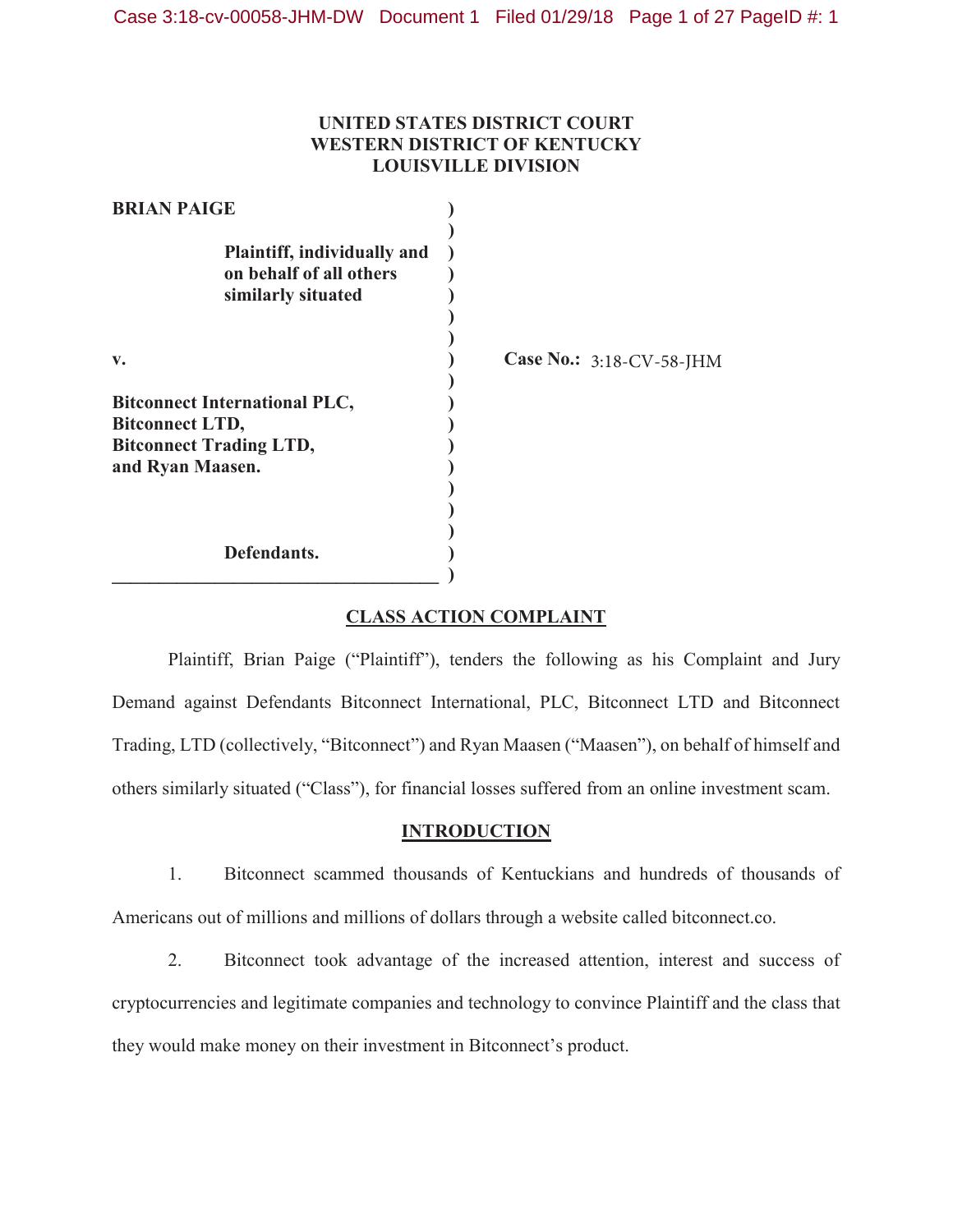### Case 3:18-cv-00058-JHM-DW Document 1 Filed 01/29/18 Page 2 of 27 PageID #: 2

3. As part of their scam, Bitconnect relied upon, communicated with and otherwise benefited from people like Maasen. Maasen created YouTube videos that marketed Bitconnect and convinced people to deposit money onto Bitconnect's website.

4. But Bitconnect was both a pyramid scheme and a Ponzi scheme. That is, it relied on new money from new users, who were in turn expected to get more new users to produce more new money, while not actually engaging in any real activity that would produce income, profits or benefit to investors.

5. In its scheme, Bitconnect required Plaintiff and the Class to provide Bitconnect with Bitcoin, which it would exchange for Bitconnect Coins ("BCC"). With this transaction, Bitconnect promised to Plaintiff and the Class fixed returns as well as a guarantee that the principal investment/loan amount would be paid in full on date certain.

6. Instead, Bitconnect shut down its platform, took all of Plaintiff and the Class's money, and left them with BCC, which is either entirely worthless or has significantly less value than Bitconnect promised.

7. Plaintiff and the Class were damaged and Bitconnect and Maasen have profited handsomely at the expense of Plaintiff and the Class.

8. Plaintiff seeks monetary damages for these losses, in an amount to be determined at trial.

9. Plaintiff also seeks injunctive relief, in the form of: (1) specific enforcement and/or rescission of the contract between Bitconnect and Plaintiff and the Class; (2) a return of all money and/or cryptocurrencies given to Bitconnect by Plaintiff and the Class; (3) disgorgement of all monies earned by Defendants due to their conduct; and/or (4) an immediate order enjoining Bitconnect and its owners, members and Board of Directors from transferring, selling, spending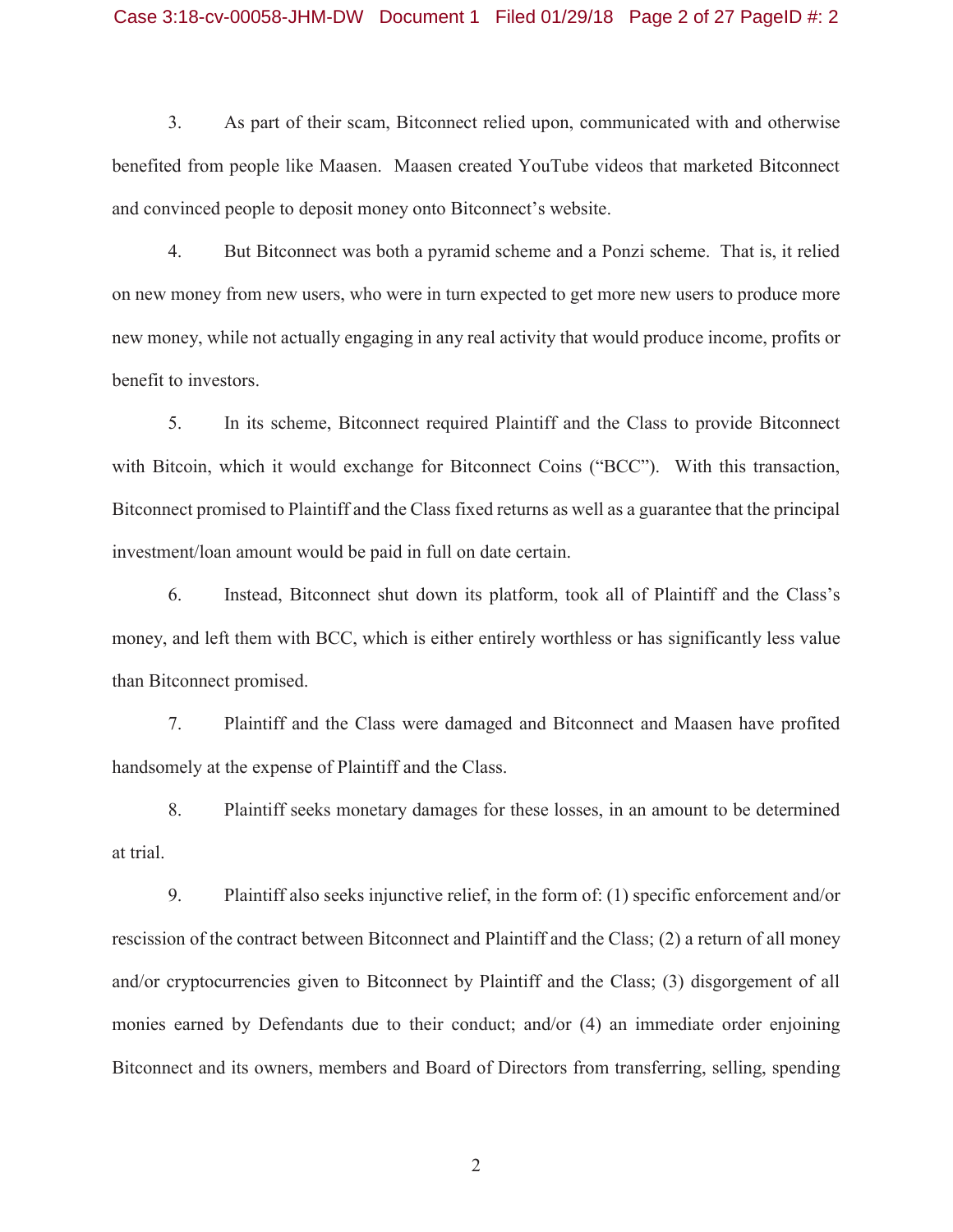or otherwise dissipating any assets so that Plaintiff and the Class can recover the money owed to them.

#### **JURISDICTION**

10. This Court has jurisdiction pursuant to the Class Action Fairness Act of 2005, 28 U.S.C. § 1332(d), because the proposed Class consists of 100 or more members; the amount in controversy exceeds \$5,000,000, exclusive of costs and interest; and minimal diversity exists. This Court also has supplemental jurisdiction over the Kentucky state law claims pursuant to 28 U.S.C. § 1367.

11. This Court has jurisdiction over the Defendants because the injuries occurred in this District because of the specific actions of the Defendants purposefully, knowingly and intentionally reached this District. Bitconnect operated a website and allowed Plaintiff and the Class to sign up for the website with their Kentucky address. Maasen published dozens of videos on Youtube.com that he knew would be viewed in this District, and accepted the benefit of transacting with Kentucky citizens by receiving money from Plaintiff and the Class who signed up for Bitconnect under Maasen's affiliate code. This affiliate code earned Maasen money that he generated because of his specific contacts in and activities directed towards Kentucky.

#### **VENUE**

12. Venue is proper in the Western District of Kentucky under 28 U.S.C. § 1391 because a substantial part of the events or omissions giving rise to Plaintiff's claims occurred in this District. Plaintiff resides in this District, viewed Defendants' representations and misrepresentations in this District, engaged in commerce with Defendants from his computer in this District, and otherwise specifically performed his end of the bargain in this District.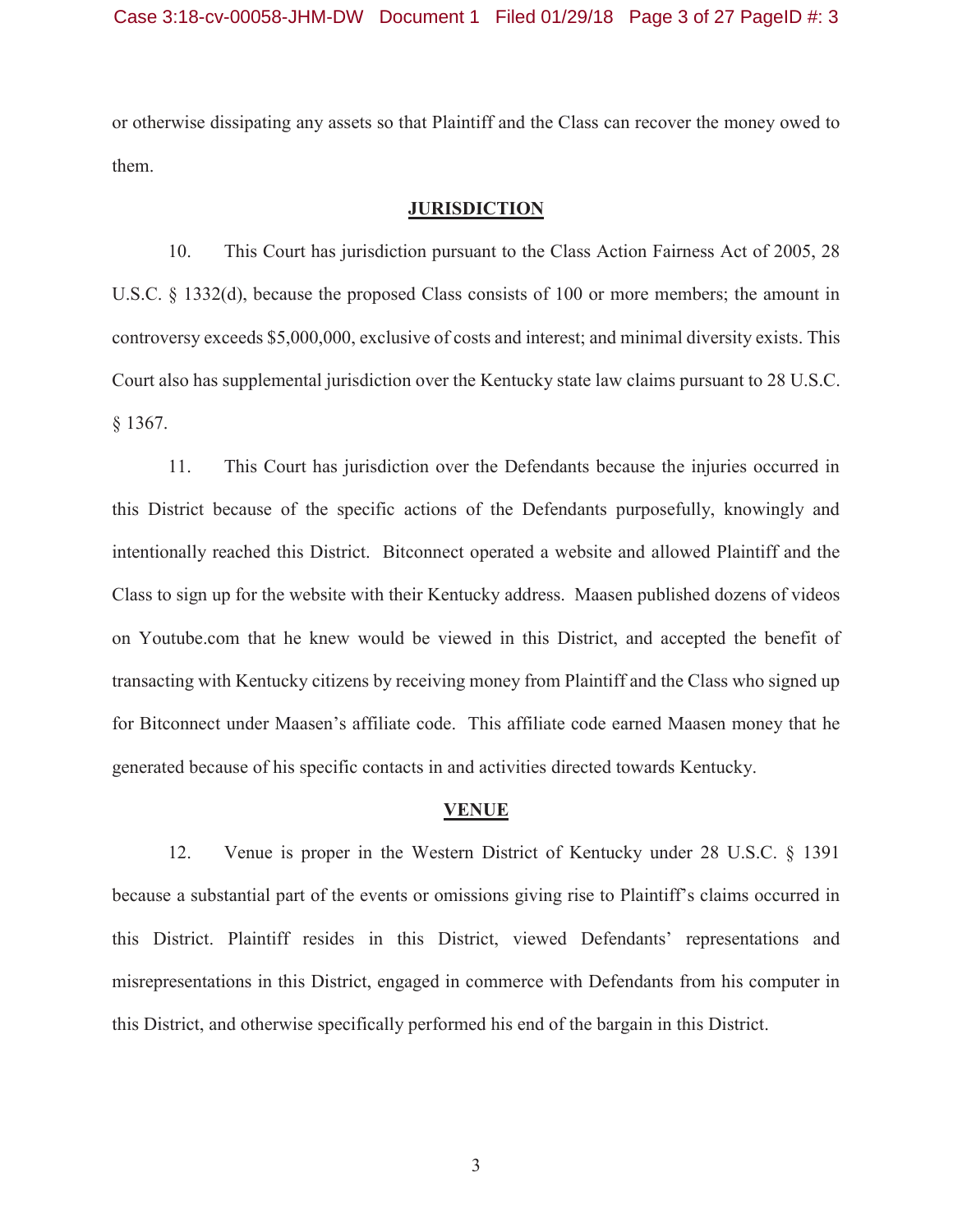#### **PARTIES**

13. Plaintiff Brian Paige is an individual living in Jefferson County, Kentucky, within this District.

14. Defendants Bitconnect International, PLC, Bitconnect LTD and Bitconnect Trading, LTD (collectively, "Bitconnect") are foreign, for-profit companies organized under the laws of the United Kingdom, doing business worldwide through the website bitconnect.co.

15. Bitconnect International's principal place of business is Grant Thornton House, 22 Melton Street, Kings Cross, London, United Kingdom NW 1 2EP.

16. Bitconnect LTD's principal place of business is The Panorama, Park Street, Ashford, United Kingdom TN24 8EZ.

17. Bitconnect Trading LTD's principal place of business is 23 St. Elizabeth Avenue, Bootle, United Kingdom, L20 6FA.

18. Ryan Maasen is a citizen of Tulsa, Oklahoma.

#### **FACTUAL ALLEGATIONS**

19. A blockchain is a distributed record of transactions, usually managed by a peer-topeer network of computers that validates the transactions.

20. Bitcoin, a digital currency, is the most well-known type of blockchain and became synonymous with blockchain technology in the public consciousness in 2017 thanks to the huge spike in Bitcoin's price. Bitcoin began 2017 at around \$1,000 per coin, and reached highs of above \$19,000 in early December, before falling back to around \$12,000 in mid-January 2018.

21. Alongside Bitcoin, other blockchain "coins" had huge increases in 2017. For instance, Ethereum, another blockchain, had its coin, ETH, priced at around \$8 on January 1, 2017, and ended 2017 at around \$721.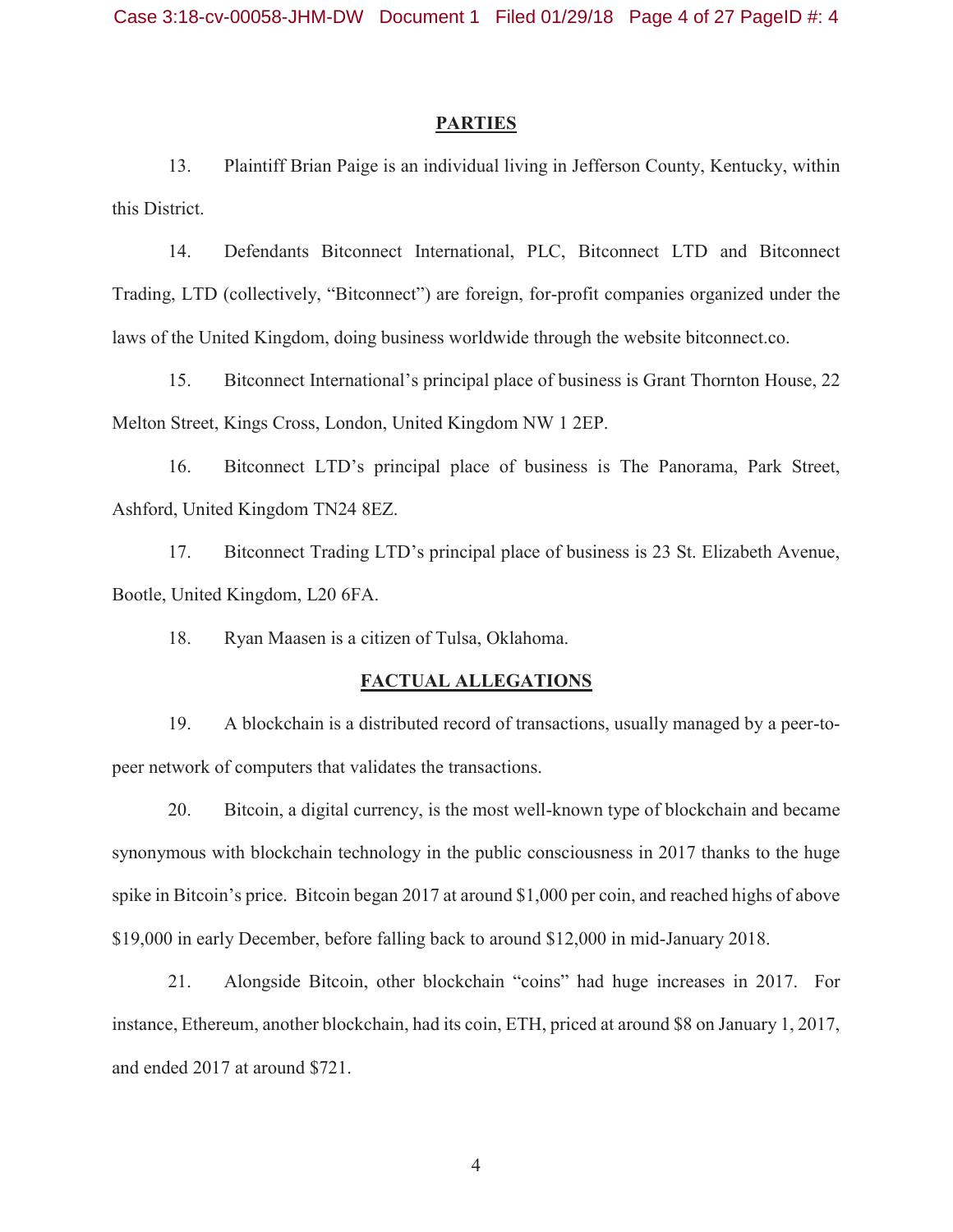#### Case 3:18-cv-00058-JHM-DW Document 1 Filed 01/29/18 Page 5 of 27 PageID #: 5

22. Bitcoin, ETH and all cryptocurrency coins are volatile, unstable, subject to the whims of investors worldwide, and undergo huge price swings on a daily basis and across various different exchanges. Cryptocurrency is inherently volatile.

23. Against this backdrop, Bitconnect created a trading and lending platform that promised substantial, fixed returns and a complete return of principal at a fixed time in the future that benefited from volatility.

24. That is, users like Plaintiff and the Class would invest money in Bitconnect through a "lending" platform, Bitconnect would pay them a daily interest rate, and a bonus interest percentage, and then return the principal amount "lent" or invested.

25. Bitconnect promised these returns through a secret, proprietary trading algorithm called "volatility software interest," which it claimed would produce returns sufficient to pay these fixed interest rates plus bonuses for bigger investors.

26. Bitconnect repeatedly referred to this as an investment, and offered and sold its investments through its "Bitconnect Lending Program."

27. To effectuate the transactions described in this Complaint, Bitconnect created its own coin called BitConnect Coin ("BCC"). BCC had no inherent value and no use other than trading for Bitcoin.

28. Under the "Bitconnect Lending Program," investors would "invest" into the BitConnect BCC Exchange with Bitcoin – either by using Bitcoin already owned or purchasing Bitcoin with a fiat currency.

29. Once the investor deposited his or her Bitcoin into the Bitconnect BCC Exchange platform, Bitconnect instructed the investors to sell his or her Bitcoin to Bitconnect in exchange for Bitconnect's digital coin, BCC.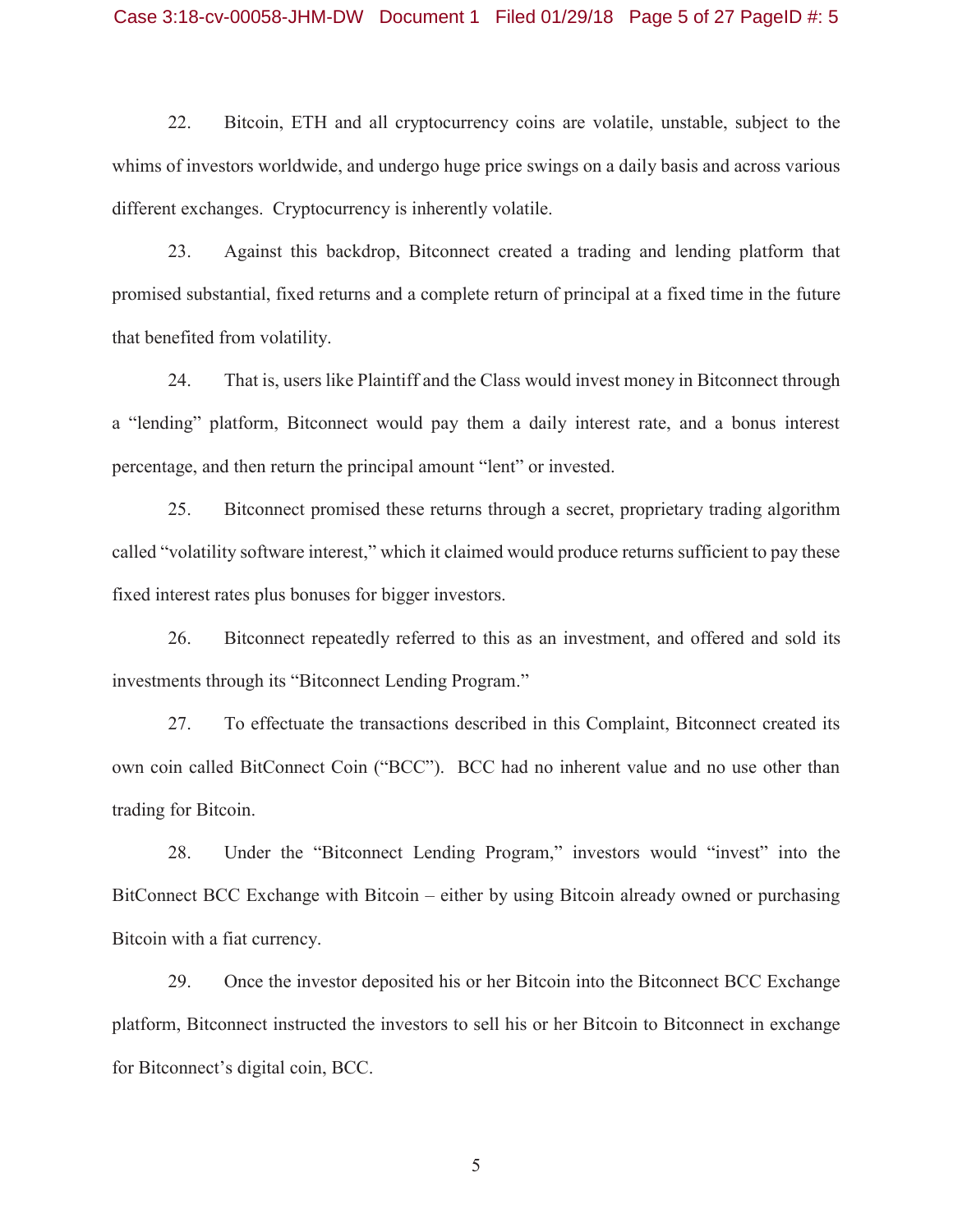#### Case 3:18-cv-00058-JHM-DW Document 1 Filed 01/29/18 Page 6 of 27 PageID #: 6

30. Then, Bitconnect instructed the investors to "lend" their BCC back to BitConnect, explaining that the BCC "lent" will be used to fund the trading activities of its secret, proprietary trading system called "volatility software."

31. On January 9, 2018, the Secretary of State of North Carolina issued a Temporary Cease and Desist Order against Bitconnect to stop them from violating state securities laws. Many of the details and allegations herein were alleged by North Carolina in seeking and issuing its Order.

32. Bitconnect describes itself as "an open source all in one bitcoin and crypto community platform designed to provide multiple investment opportunities with cryptocurrency education where it is entirely possible to find the independence we all desire, in a community of like-minded, freedom loving individuals who, like you, are seeking the possibility of income stability in a very unstable world."

33. Bitconnect claimed investors could "begin staking or holding BitConnect Coin and watch [their] interest grow" and that "the more [investors] hold, the more [they] earn."

- 34. Bitconnect represented that:
	- a. BitConnect Coin is "the investment tool [investors] need to jump start [their] financial security;"
	- b. Investors can "[s]ecure [their] future by gaining quick profit growth for tomorrow that is practical and attainable;"
	- c. The investment ensures "financial freedom is available and [investors] can start today. Store and invest wealth and earn substantial interest and investment;" and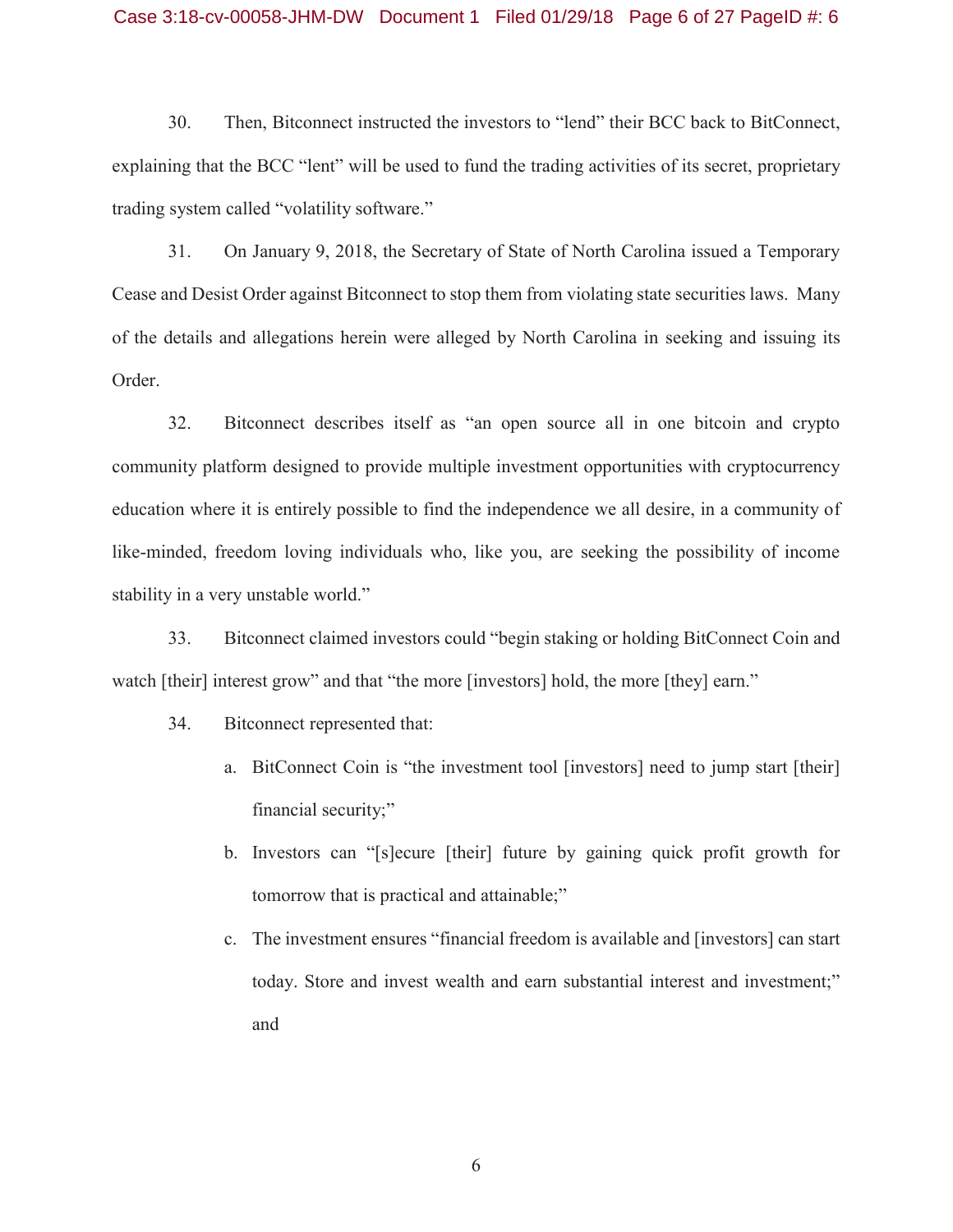d. Investors who purchase BitConnect Coin are purchasing "an interest bearing asset with 120% return per year. It is that simple."

35. These representations, while seemingly too good to be true for most investments, were in line with the rise of cryptocurrency trading and investing in 2017, and therefore were believable and concrete, and made it reasonable for Plaintiff and the Class to rely upon and believe these representations.

36. Bitconnect offered up to 40% interest per month through its secret trading system it called "volatility software."

37. Bitconnect published the following graphic on its website, which Plaintiff and the Class saw and relied upon, that stated:



38. Bitconnect touted the lending program investment as a "safe way to earn a high rate of return on…investment[s] without having to undergo a significant amount of risk."

39. Bitconnect provided a chart that bolstered the misrepresentation that the returns from the BitConnect Lending Program are guaranteed, and that Plaintiff and the Class would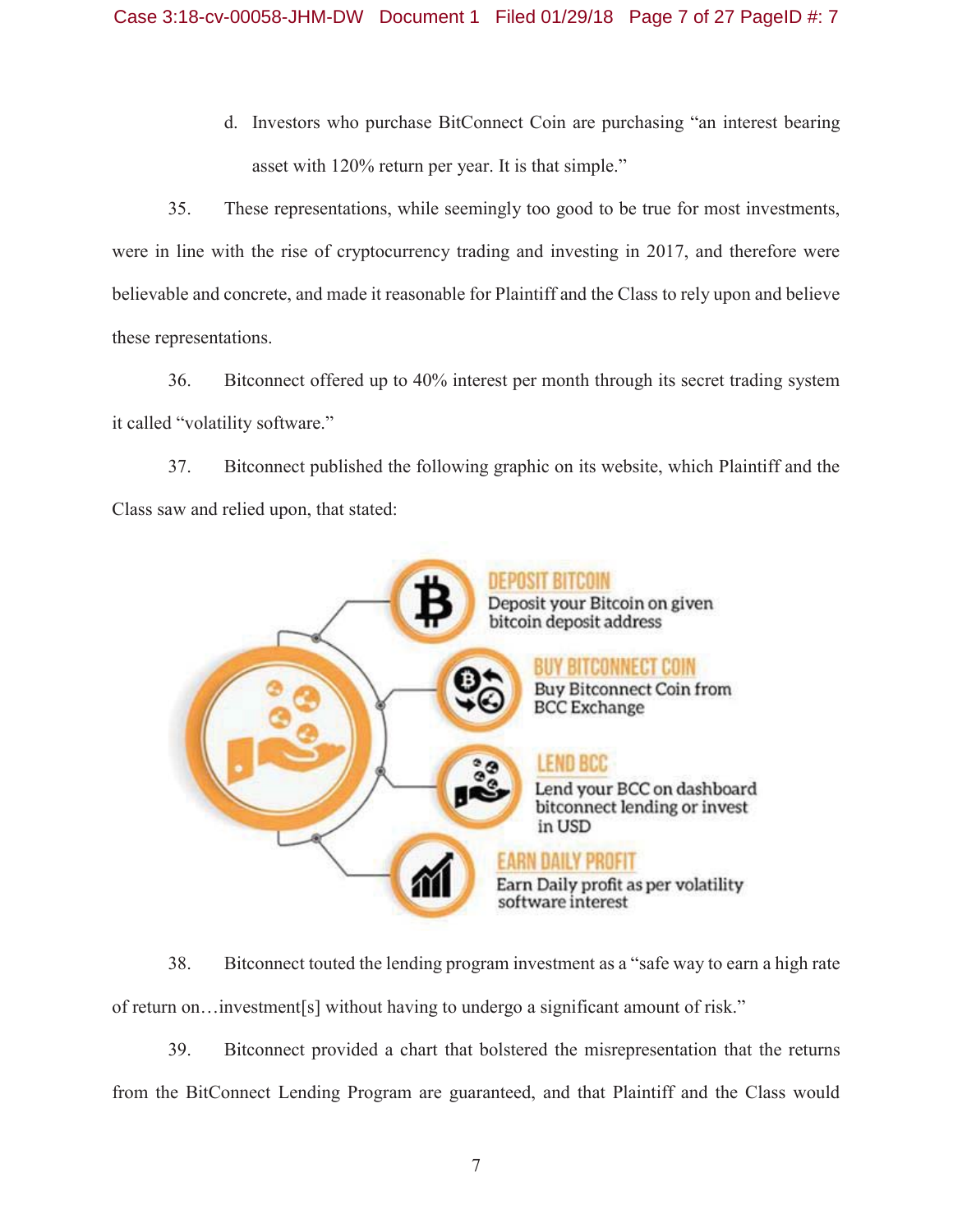receive the principal capital invested within a set period of time, and that the more money invested, the sooner Plaintiff and the Class would receive the money back:

| <b>Lending Amount</b> | <b>Interest (Accrued Daily)</b>                                             | <b>Capital Back</b> |  |  |
|-----------------------|-----------------------------------------------------------------------------|---------------------|--|--|
| $$100 - $1000$        | <b>Volatility Software Interest</b><br>(up to 40 % Per Month)               | After 299 Days      |  |  |
| $$1010 - $5000$       | <b>Volatility Software Interest + 0.10% Daily</b><br>(up to 40 % Per Month) | After 239 Days      |  |  |
| \$5010 - \$10000      | <b>Volatility Software Interest + 0.20% Daily</b><br>up to 40 % Per Month)  | After 179 Days      |  |  |
| \$10010 - \$100000    | Volatility Software Interest + 0.25% Daily<br>up to 40 % Per Month)         | After 120 Days      |  |  |

# **BitConnect Coin Lending Profits Interest**

40. Bitconnect published daily interest and interest histories to show how much it had

paid out over a previous term:

| BitConnect                                                                                                                                                                                                                                               |                                                                                                                                                                               | HOME                                    | <b>BITCOIN NEWS -</b>                   | <b>BCC EXCHANGE</b> | <b>BCC LENDING</b>                      | <b>BITCOIN GUIDE</b>             | <b>FAOS</b> |  |  |
|----------------------------------------------------------------------------------------------------------------------------------------------------------------------------------------------------------------------------------------------------------|-------------------------------------------------------------------------------------------------------------------------------------------------------------------------------|-----------------------------------------|-----------------------------------------|---------------------|-----------------------------------------|----------------------------------|-------------|--|--|
| <b>COL</b>                                                                                                                                                                                                                                               | Bitcoin volatility software                                                                                                                                                   |                                         |                                         |                     |                                         |                                  |             |  |  |
|                                                                                                                                                                                                                                                          | Last 5 day's credited interest                                                                                                                                                |                                         |                                         |                     |                                         |                                  |             |  |  |
| 0.07%<br>■2017-06-11<br><b>O</b> Pending                                                                                                                                                                                                                 | 1.41%<br>■ 2017-06-10<br><b>O</b> Today                                                                                                                                       | 1.79%<br>■ 2017-06-09<br><b>Applied</b> | 1.79%<br>■ 2017-06-08<br><b>Applied</b> |                     | 1.84%<br>■ 2017-06-07<br><b>Applied</b> | 0.00%<br>■ 2017-06-06<br>Applied |             |  |  |
| <b>Bitcoin volatility software</b>                                                                                                                                                                                                                       |                                                                                                                                                                               |                                         |                                         |                     |                                         | Projected earnings calculator    |             |  |  |
|                                                                                                                                                                                                                                                          | Investing on BitConnect platform, as you will find, is a safe way to earn a high rate of return on your<br>investment without having to undergo a significant amount of risk. |                                         |                                         |                     | Last 30 day average                     | Last 7 day average               |             |  |  |
| $$$ (USD)<br>Principal:<br>The interest rate that we can guarantee on your investment while using our investment platform is<br>calculated by our BitConnect Price Volatility Software and accrued daily.<br>% (30 day avg)<br>Rate of Interest:<br>1.07 |                                                                                                                                                                               |                                         |                                         |                     |                                         |                                  |             |  |  |
| Daily interest chart                                                                                                                                                                                                                                     | Term Length:<br>in days<br>Real time interest chart                                                                                                                           |                                         |                                         |                     |                                         |                                  |             |  |  |

41. Bitconnect's promises of returns were bolstered by promoters and affiliates such as

Maasen. Maasen published dozens of videos on YouTube.com, all of which he has taken down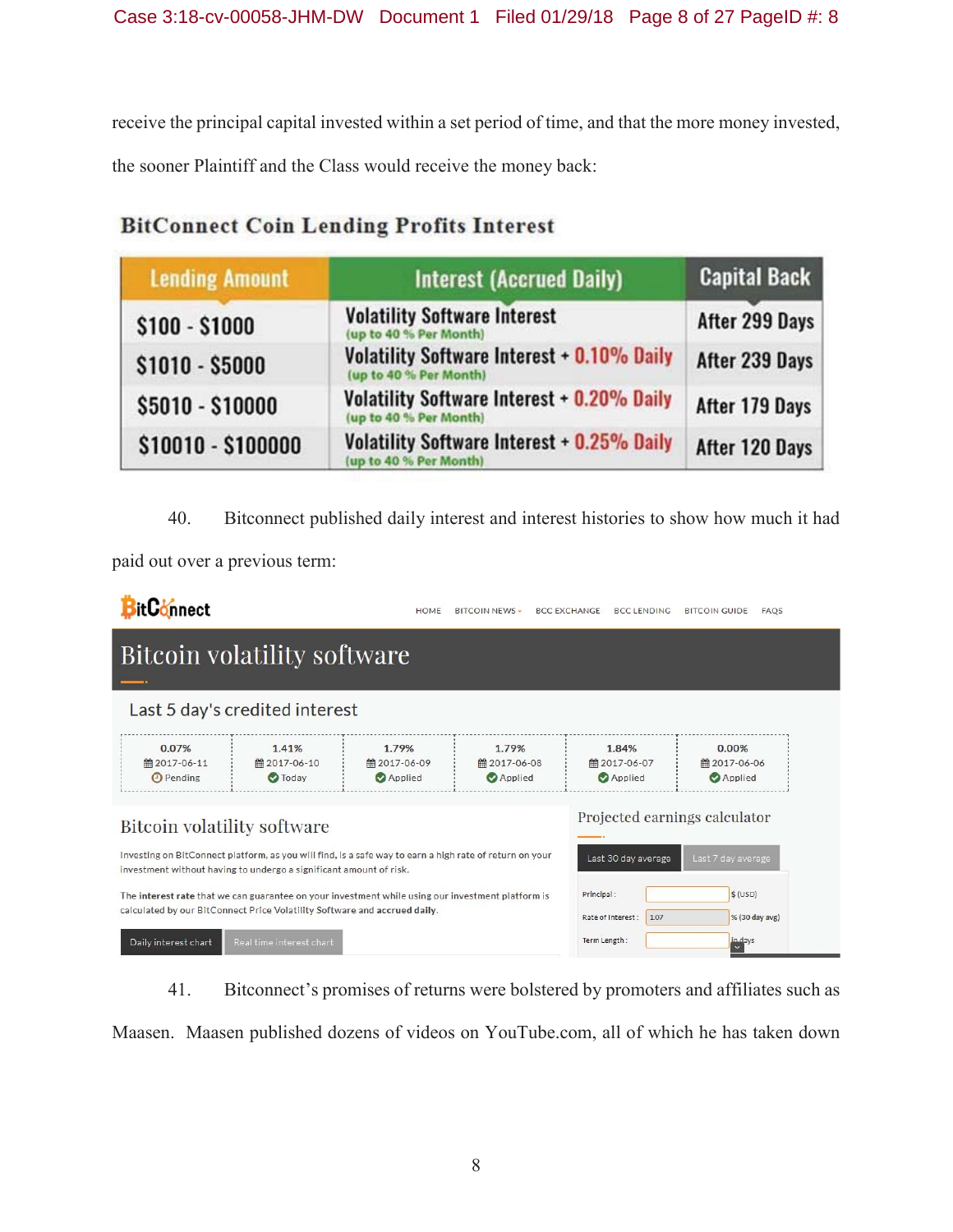#### Case 3:18-cv-00058-JHM-DW Document 1 Filed 01/29/18 Page 9 of 27 PageID #: 9

and admitted that he has taken down, where he made numerous representations seen by, relied upon and that damaged Plaintiff and the Class.

42. One of his videos is still available through another channel: https://www.youtube.com/watch?v=mTVvO5l0oKQ (last accessed January 25, 2018).

43. Plaintiff incorporates each and every representation made in that video into this Complaint. Because the transcript of the video is too long to include in the Complaint, Plaintiff offers the following examples of the representations.

44. In the video, Maasen makes numerous representations about Bitconnect and his gains, the average daily interest rate, how he is familiar with the Bitconnect team and that they have a great support team, that if a user invested more, he or she would be able to make more sooner, that the investor would get the money back at the end of the term (said multiple times in multiple different ways), and other similar representations, all of which Plaintiff and the Class viewed and relied upon.

45. Maasen knew that viewers of his video were young, as he specifically referred to two years as a "short" period of time, even if the college aged or high school kids watching the video thought it was a long time.

46. Maasen specifically represented that Plaintiff and the Class would get their principal back in a specific amount of time (299 days with a \$100 investment).

47. Maasen specifically represented that within two years Plaintiff and the Class could make a million or more dollars from this investment.

48. Maasen specifically represented in the video that he was demonstrating investment returns and that it really worked.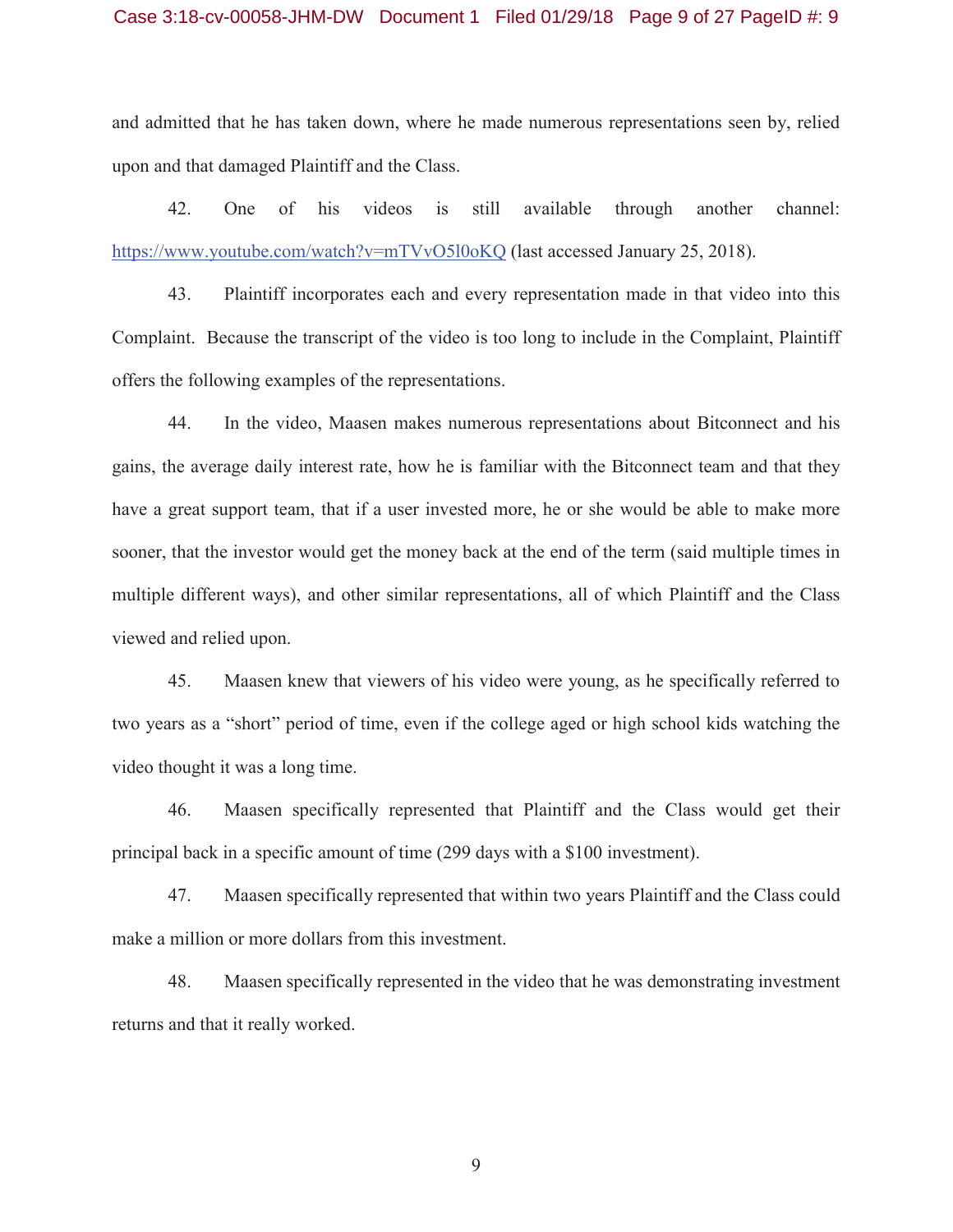49. Maasen published dozens of substantially similar videos with substantially similar representations, and Plaintiff and the Class viewed and relied upon the representations in Maasen's videos to choose to sign up under Maasen's affiliate program, deposit money into Bitconnect, and lose that money.

50. Maasen benefited from each person who he directed to Bitconnect, earning money on the money those people deposited. In that way, Bitconnect was both a Ponzi scheme and a pyramid scheme.

51. As an example of one of the many images of guaranteed returns in the "Compounding Machine", he included this spreadsheet:

|                   | $-10$             |                         |     |                                                           |   |                                |                |                               | x [ ] CF sheet - Docc: X   D Compound Inter x   Demini - Sign in x   D Stanneest Mar x   C Copy of BCC-III x   [ ] The Compound X |   |                 |                                 |                |          | Rhynne         |
|-------------------|-------------------|-------------------------|-----|-----------------------------------------------------------|---|--------------------------------|----------------|-------------------------------|-----------------------------------------------------------------------------------------------------------------------------------|---|-----------------|---------------------------------|----------------|----------|----------------|
|                   | $C - 4$           |                         |     |                                                           |   |                                |                |                               | VIDT9n3PSalgW_z7wBZQZQBn2ASagI56EZoc/wRt#gid=1535694285                                                                           |   |                 |                                 |                |          | ☆ 1            |
|                   | <b>Bearch Old</b> |                         |     |                                                           |   |                                |                |                               | 视 00: 000 → H → B Z S A . 4. 田 → B - 上 → b → 00 目 M V - E -                                                                       |   |                 |                                 |                |          | 泵              |
|                   | $\mu$             |                         |     |                                                           |   | $\sim$                         |                | Miller Corp.                  |                                                                                                                                   |   |                 | $\sim$                          | $-0$<br>$\sim$ | $9 - 10$ | $\blacksquare$ |
|                   | Bit               |                         |     | <b>THE VIOLENT CONTROL</b>                                |   |                                |                | <b>Ryan Maasen (Rhynno M)</b> | <b>Impounding Machine!</b> Created by <b>BitConnect</b>                                                                           |   |                 |                                 |                |          |                |
|                   |                   |                         |     |                                                           |   |                                |                |                               |                                                                                                                                   |   |                 |                                 |                |          |                |
| ٠                 |                   | <b>Amout left after</b> |     | <b>Enter start amount</b><br>\$100                        |   | <b>Enter int rate %</b><br>0.9 |                |                               |                                                                                                                                   |   |                 |                                 |                |          |                |
|                   |                   | reinvest                | Day | <b>Investment Amount x Interest Rate = Daily Interest</b> |   |                                |                |                               | <b>Lending Wallet</b><br><b>Accumulation</b>                                                                                      | ۰ | <b>Reimvest</b> | <b>Referral comm:</b><br>1 year | \$7.00         |          |                |
| 30                |                   | \$8.33                  | 362 | \$2,410                                                   |   | 0.90                           |                | \$21.69                       | \$29.82                                                                                                                           |   | \$20            | \$7,916.85                      | \$1.40         |          |                |
| <b>Job</b>        |                   | \$9.82                  | 363 | \$2,430                                                   |   | 0.90                           | Ξ              | \$21.87                       | \$31.69                                                                                                                           |   | \$30            | \$7,982.55                      | \$2.10         |          |                |
| $^{20}$           |                   | \$1.49                  | 364 | \$2,460                                                   | × | 0.90                           | im)            | \$22.14                       | \$23.83                                                                                                                           |   | \$20            | \$8,081.10                      | \$1.40         |          |                |
| 370               |                   | \$3.83                  |     | \$2,480                                                   |   | 0.90                           | ۸              | \$22.32                       | \$26.15                                                                                                                           |   | \$20            | \$8,146.80                      | 51.40          |          |                |
| 371               |                   | 54.15                   | 366 | \$2,500                                                   |   | 0.90                           | lm)            | \$22.50                       | \$28.65                                                                                                                           |   | \$20            | \$8,212.50                      | \$1.40         |          |                |
| 372               |                   | \$8.65                  | 367 | \$2,520                                                   |   | 0.90                           | w.             | \$22.68                       | \$31.33                                                                                                                           |   | \$30            | 58,278.20                       | \$2.10         |          |                |
| 271               |                   | 51.33                   | 368 | \$2,550                                                   |   | 0.90                           | шl             | \$22.95                       | \$24.28                                                                                                                           |   | \$20            | \$8,376.75                      | \$1.40         |          |                |
| 314               |                   | \$4.29                  | 369 | \$2,570                                                   |   | 0.90                           | ш              | \$23.13                       | \$27.41                                                                                                                           |   | \$20            | \$8,442.45                      | \$1.40         |          |                |
| 316               |                   | 57.41                   | 370 | \$2,590                                                   |   | 0.90                           | Ξ              | \$23.31                       | \$30.72                                                                                                                           |   | \$30            | \$8,508.15                      | \$2.10         |          |                |
| 276               |                   | 50.72                   | 371 | \$2,620                                                   |   | 0.90                           | im)            | \$23.58                       | \$24.30                                                                                                                           |   | 520             | \$8,606.70                      | \$1.40         |          |                |
| 377               |                   | 54.30                   | 372 | \$2,640                                                   |   | 0.90                           | w              | \$23.76                       | \$28.06                                                                                                                           |   | \$20            | \$8,672.40                      | \$1.40         |          |                |
|                   |                   | 58.06                   | 373 | \$2,660                                                   | × | 0.90                           | ш              | \$23.94                       | \$32.00                                                                                                                           |   | \$30            | \$8,738.10                      | \$2.10         |          |                |
|                   |                   | \$3.00                  | 374 | \$2,690                                                   | × | 0.90                           | i al           | \$24.21                       | \$26.21                                                                                                                           |   | \$20            | \$8,836.65                      | \$1.40         |          |                |
|                   |                   | 54.21                   | 375 | \$2,710                                                   | ш | 0.90                           | $\overline{a}$ | \$24.39                       | \$30.60                                                                                                                           |   | \$30            | \$8,902.35                      | \$2.10         |          |                |
| 376<br>378<br>300 |                   |                         |     |                                                           |   |                                |                |                               | \$25.26                                                                                                                           |   |                 |                                 |                |          |                |

Best BitConnect Tutorial by Rhyno - Use referral code in Description!

50 views



**Daniel Maasen** Published on Sep 29, 2017



E50

SHARE

直0 型0

Referral Code: https://bitconnect.co/?ref=DanielMaasen

Thanks for watching this video! This video was put together by my brother, Ryan, who has been SHOW MORE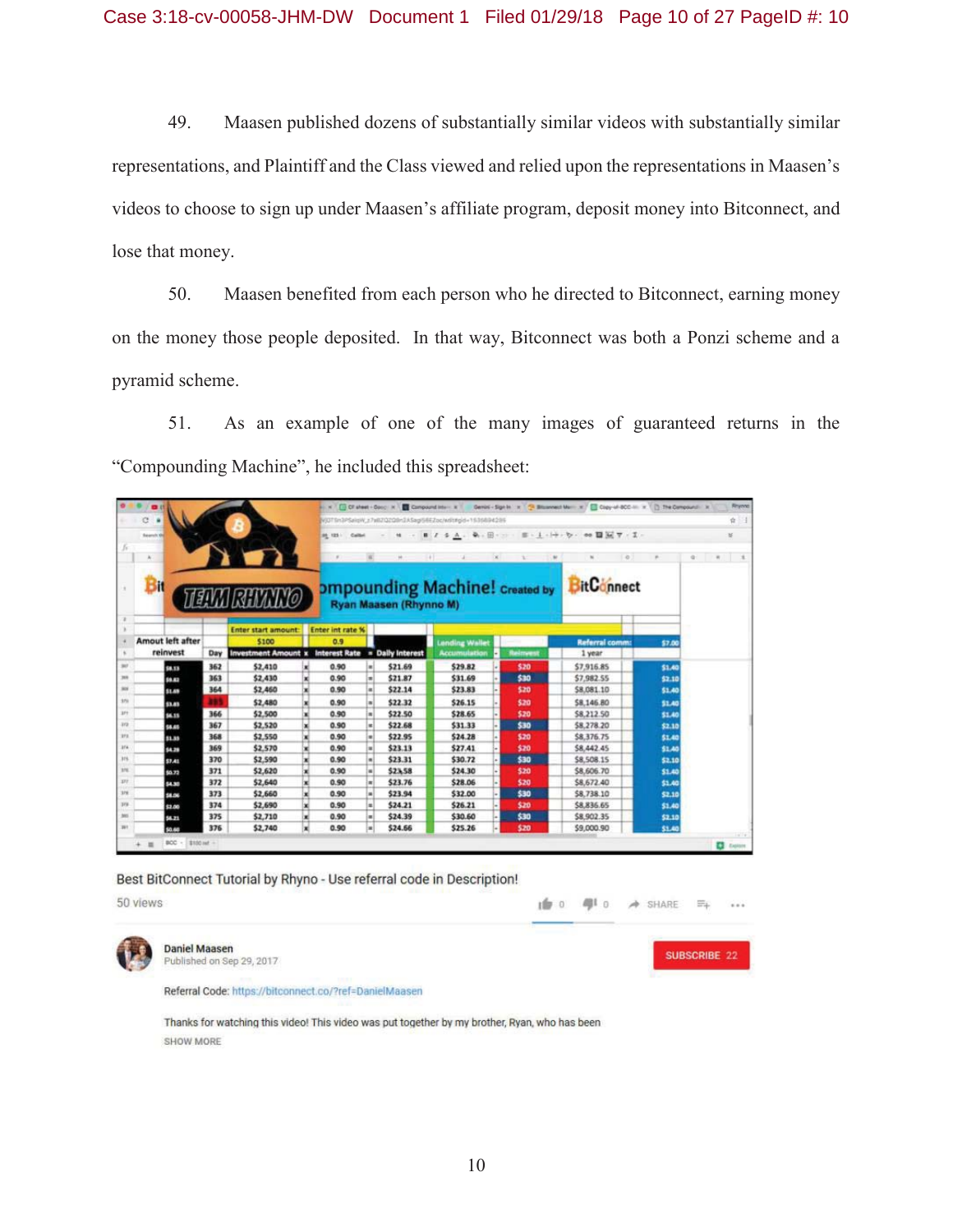52. Bitconnect and Maasen published the same message about investment, namely, that this was a guaranteed daily interest payment, with bonuses, and a guaranteed return of principal after a certain amount of time. Maasen encouraged his viewers, including Plaintiff and the Class, to re-invest the daily interest payments back directly into more Bitconnect lending. Thus, even Plaintiff and the Class who received interest payments did not actually make money or keep those profits, and lost all profits when Bitconnect closed down the lending program and left investors with worthless BCC.

53. Bitconnect repeatedly referred to the lending program as an investment on its website:

- a. "You can invest BitConnect coin in BitConnect lending platform exclusively from the BitConnect Dashboard. This investment option involves profiting from BitConnect trading bot and volatility software. You will receive daily profit based on your investment option;"
- b. "Upon investment term completion, you will receive your CAPITAL BACK to take out from the BitConnect lending platform or optionally reinvest back in lending platform to continue receiving daily profit;" and
- c. "It takes 15 days to mature your coin from last received interest block. Once you received interest block in your staking wallet, you are required to wait for another 15 days to find next interest block."

54. Bitconnect provided daily interest charts that showed no days with negative returns on the entire chart: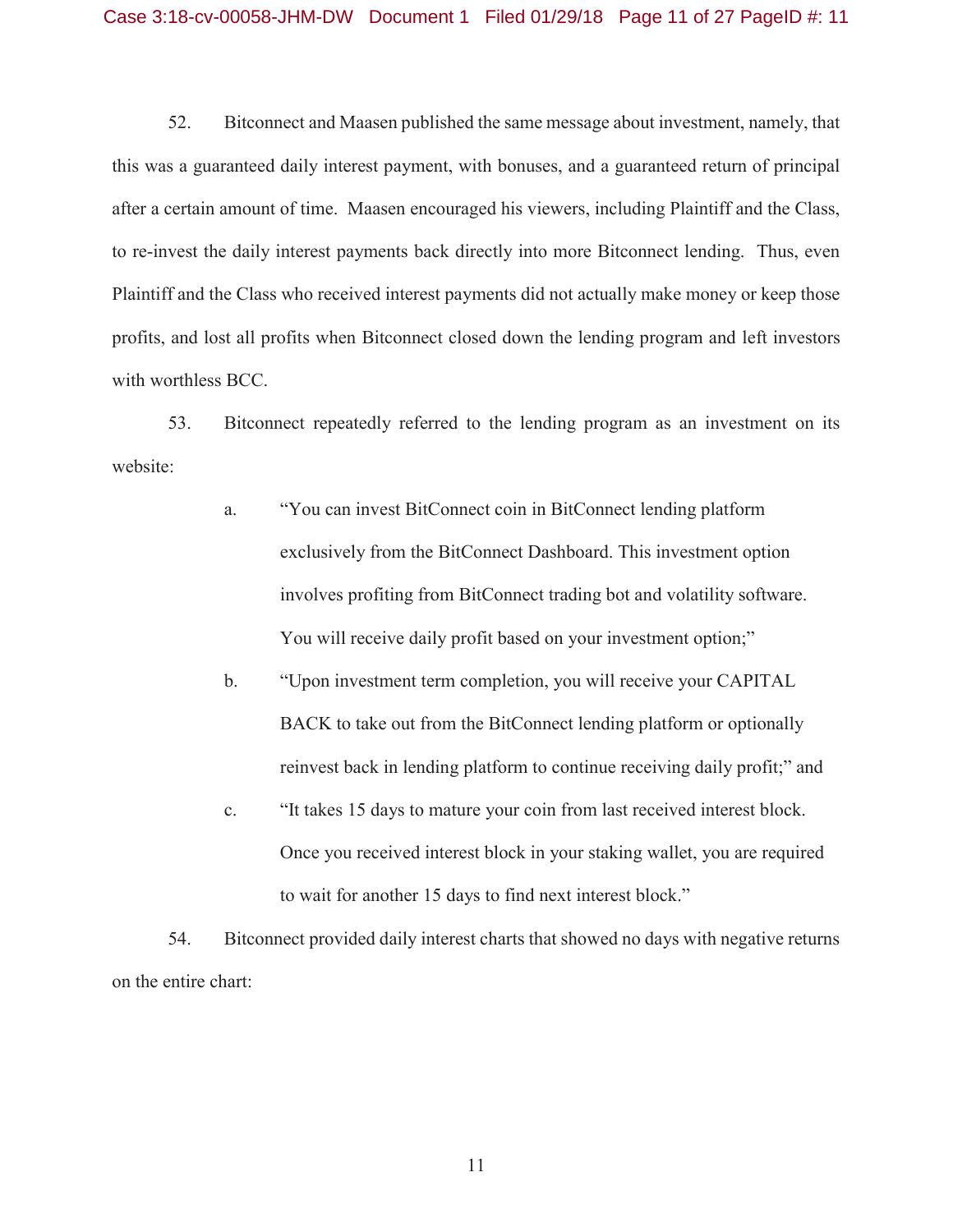

55. An average daily interest rate of 1% would produce average yearly returns of 3,000% which, while rare in financial markets, are in line with the returns seen in crypto markets in 2017, and therefore Plaintiff and the Class reasonably believed that these returns were available to them here.

56. This is especially true because Maasen personally invested in and profited from BCC, as he represented in his videos, and these returns had been consistent for months.

57. Plaintiff and Class would have expected to profit from the efforts of Bitconnect and its agents.

58. Plaintiff and Class would have believed, based on Bitconnect's statements in its promotional materials, that investors could profit by merely holding and staking BCC tokens, or enjoying the guaranteed returns provided by Bitconnect's proprietary, secret trading system that it calls "volatility software." Further, investors would have expected that Bitconnect and its agents would expend significant efforts to continue to develop the proprietary, secret trading system that it calls "volatility software," and that such development would increase the value of their BCC.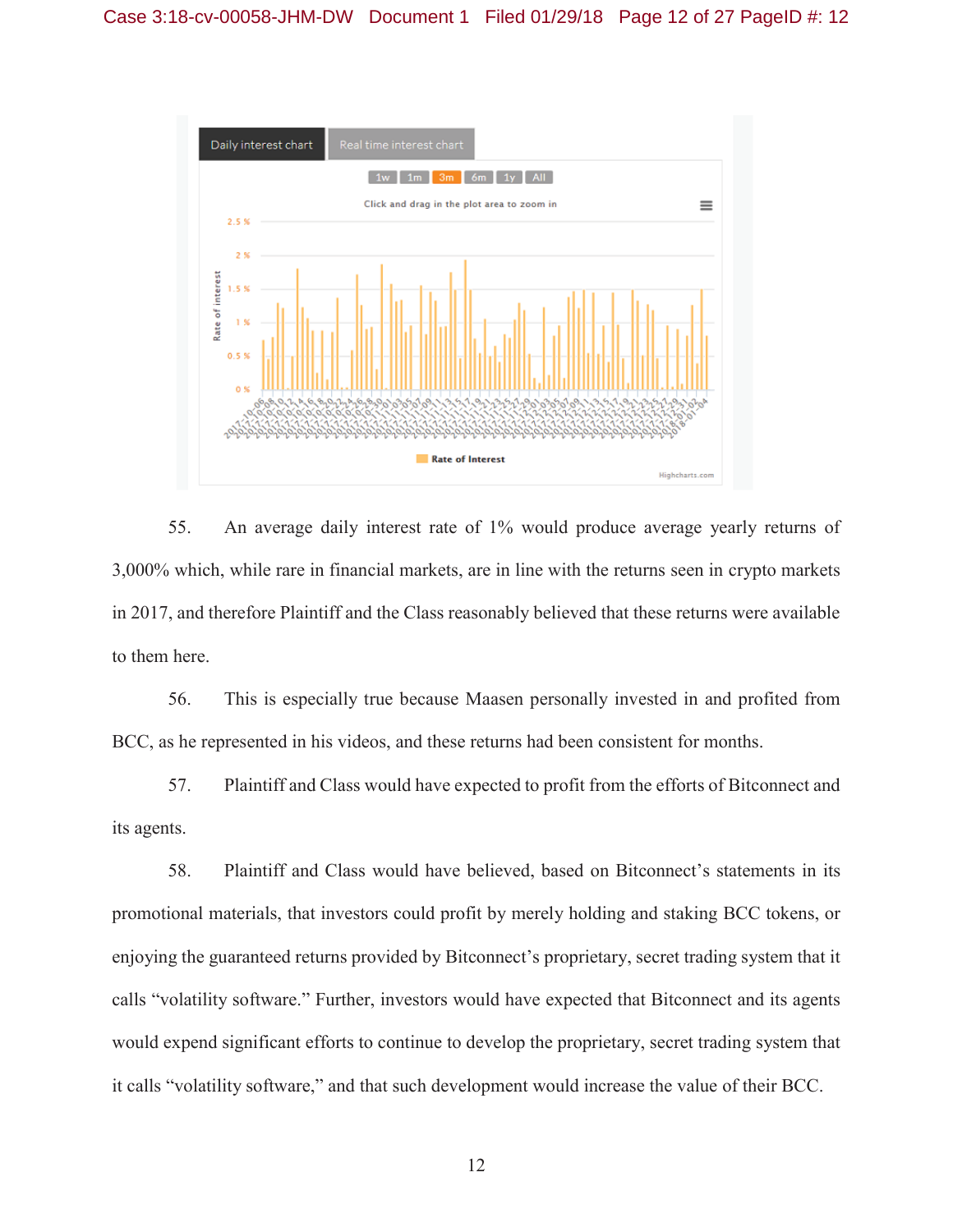59. Bitconnect represented to Plaintiff and the Class that "Investing on BitConnect platform…is a safe way to earn a high rate of return on your investment without having to undergo a significant amount of risk."

60. Bitconnect also represented to Plaintiff and the Class that "The interest rate that we can guarantee on your investment while using our investment platform is calculated by our BitConnect Price Volatility Software and accrued daily."

61. Based on the statements listed above, Plaintiff and the class reasonably expected that they would profit solely from the essential managerial efforts of Bitconnect.

62. Bitconnect investments are "securities" as defined in KRS 292.310(19).

63. Bitconnect unlawfully offered and sold unregistered securities in the Commonwealth in violation of KRS 292.340.

64. Further, in violation of KRS 292.330(1), Bitconnect unlawfully transacted business with individuals in the Commonwealth as a broker-dealer without registering as a "broker-dealer."

65. Ryan Maasen failed to register as an "agent" under the law of the Commonwealth as required by KRS 292.330(3)*.*

66. In violation of KRS 292.330(3), Ryan Maasen unlawfully transacted business with individuals in the Commonwealth without registering as an "agent."

67. Under KRS 292.310, it is unlawful for any person or entity, in connection with the offer or sale of any security, whether offered or sold indirectly or directly: "(a) to employ any device, scheme, or artifice to defraud; (b) to make any untrue statement of a material fact or to omit to state a material fact necessary in order to make the statements made, in the light of the circumstances under which they are made, not misleading; or (c) to engage in any act, practice, or course of business which operates or would operate as a fraud or deceit upon any person."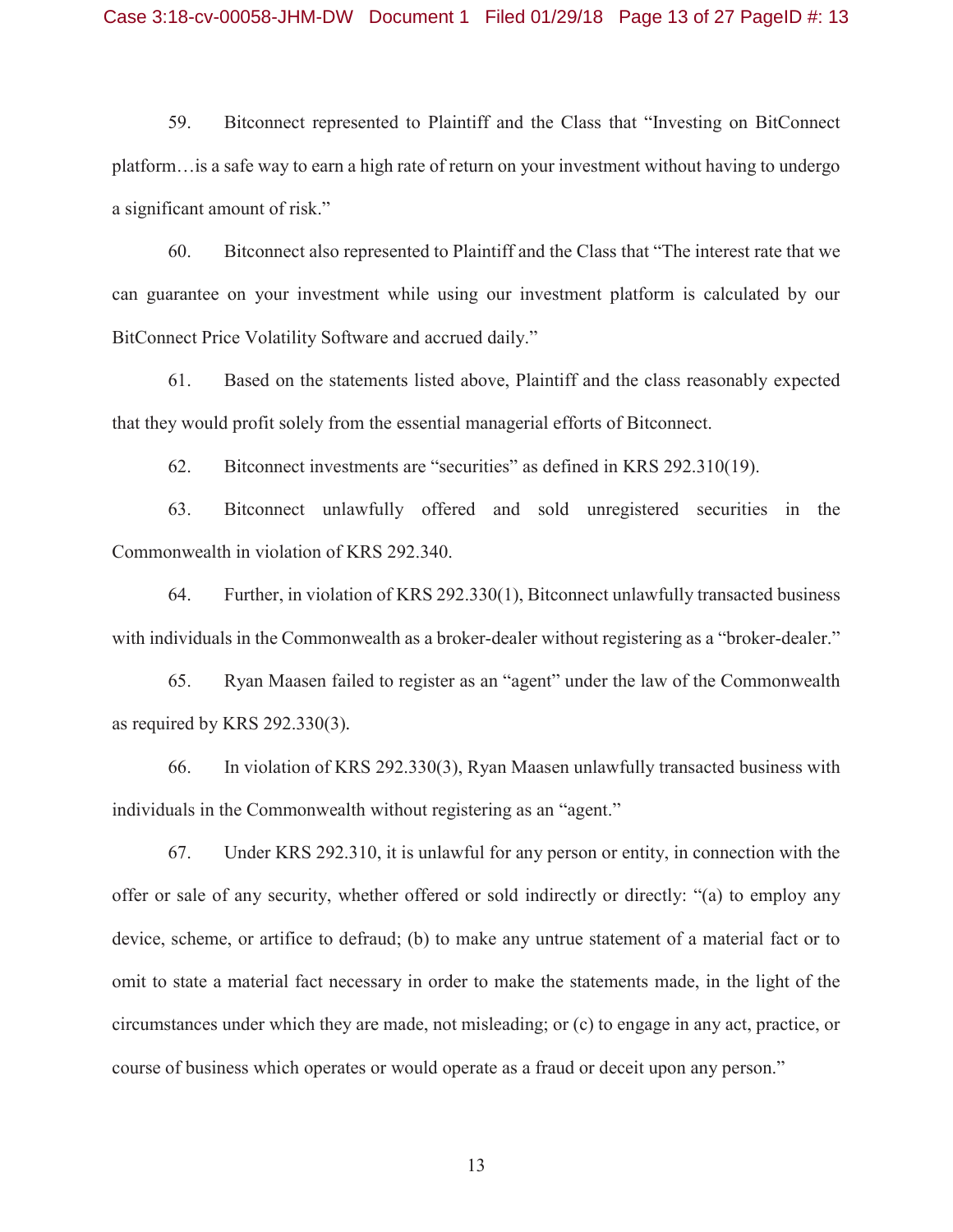68. Defendants violated KSR 292.310 when, in connection with the offer or sale of a security to Plaintiff and the Class, employed a scheme to defraud Plaintiff and the Class, made untrue and misleading statements of material facts, and engaged in a practice and course of business which operated as a fraud on Plaintiff and the Class.

69. Bitconnect intentionally misled Plaintiff and the Class, and intentionally withheld material facts about Bitconnect from Plaintiff and the Class, including, but not limited to, the following:

- a. The identity of the principals of Bitconnect and the true location of Bitconnect's operations and management;
- b. Information about the assets and liabilities of Bitconnect and any other information that indicates the means by which Bitconnect will provide investors with a guaranteed daily return, regardless of the value of Bitcoin;
- c. Information about the proprietary, secret trading system that it calls its "volatility software," details of its trading records and historical performance, proof of its existence, and the risk factors associated with its use;
- d. That the Bitconnect investments are securities and are not registered with the Administrator or any other governing regulator;
- e. That only registered dealers or agents can be paid commissions for referrals or sales of securities; and
- f. That affiliates who receive such commissions for their sale of Bitconnect investments without being properly registered are in violation of the Securities Act of 1933.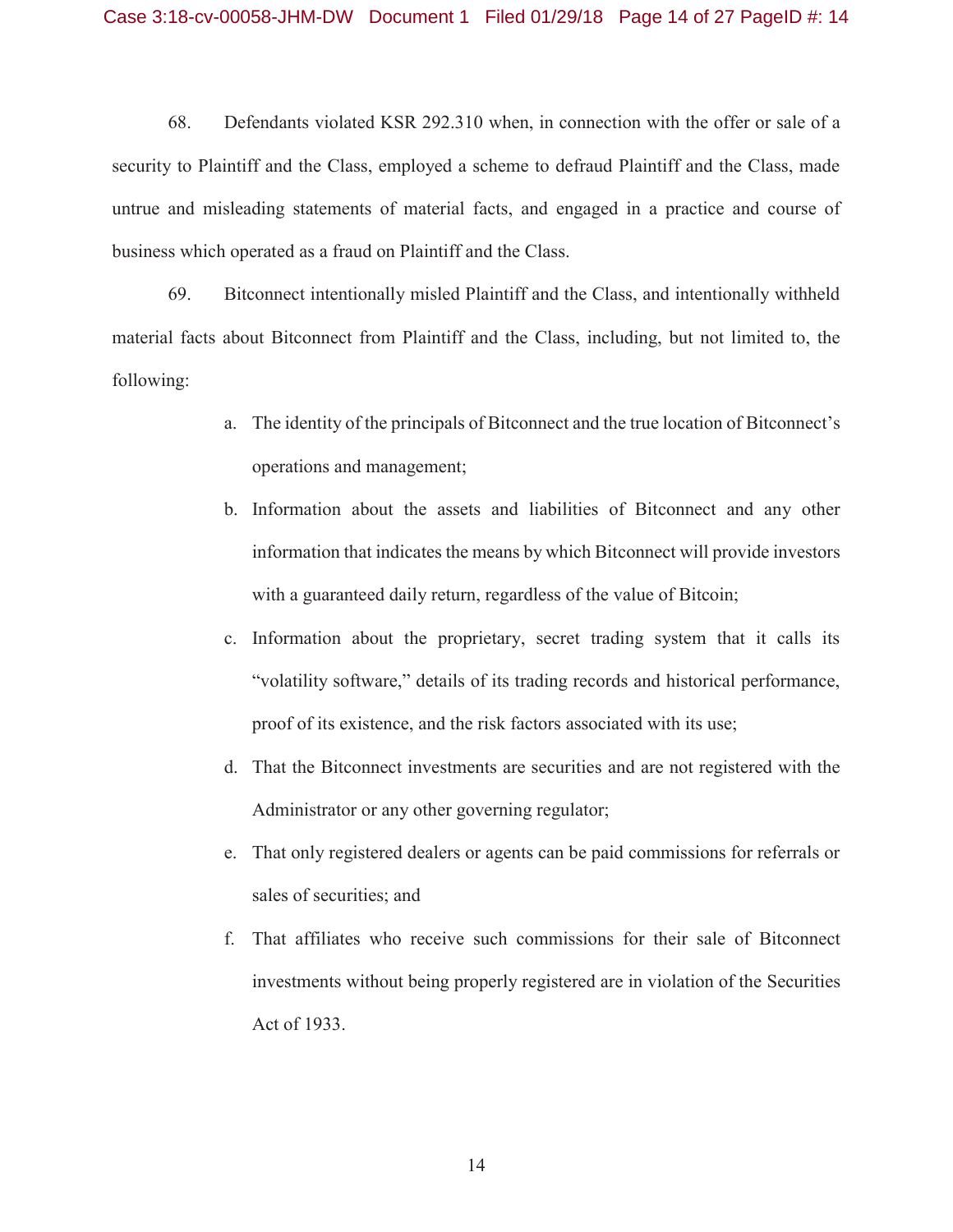70. In addition, Bitconnect had token language about investment risks on its website. In the Risk Disclosure section of its website, which it did not require any user to actually view before using Bitconnect and depositing money, Bitconnect noted that "There is no guarantee of investor's capital if the lending system fails due to any of the reasons mentioned above."

71. Those reasons were:

# **Risk Disclosure**

Virtual currency such as Bitcoin is not legal tender, and is not backed by the government. Legislative and regulatory changes or actions at the state, federal, or international level may adversely affect the use, transfer, exchange and value of Bitcoin. Transactions in virtual currency such as Bitcoin are irreversible, and accidental transactions may not be recoverable. The volatility and unpredictability of the price of virtual currency relative to the fiat currency may result in significant loss over a short periods of time. Any technological difficulties experienced by the Bitconnect system may prevent the access or use of members virtual currency temporarily or permanently, depending on the severity of damage.

There are risks associated with trading and investing. If there should be a system failure, hacking incident or technical failure these terms apply to the members.

For lending, we pool the member's funds for our volatility software and trading bot. This is in case we make a loss with trading or there is any technical failure of the platform or a sudden drop in asset value that we are holding.

In lending, the member agrees that they cannot terminate their contract before the term plan has ended which the member has chosen.

All lending activities are reported in lending wallet consequently members will receive all capital and interest payments in lending wallet and you are required to Transfer your lending wallet balance to your Bitconnect wallet at the current BCC exchange rate.

Members should note that there is no guarantee of daily profit for lending.

Bitconnect reserves the right to institute and implement new rules of paying interest and capital if Bitconnect lending fail in any way.

Bitconnect reserve the right to change the lending algorithm, the interest payment and capital back system.

There is no guarantee of investor's capital if the lending system fails due to any of the reasons mentioned above.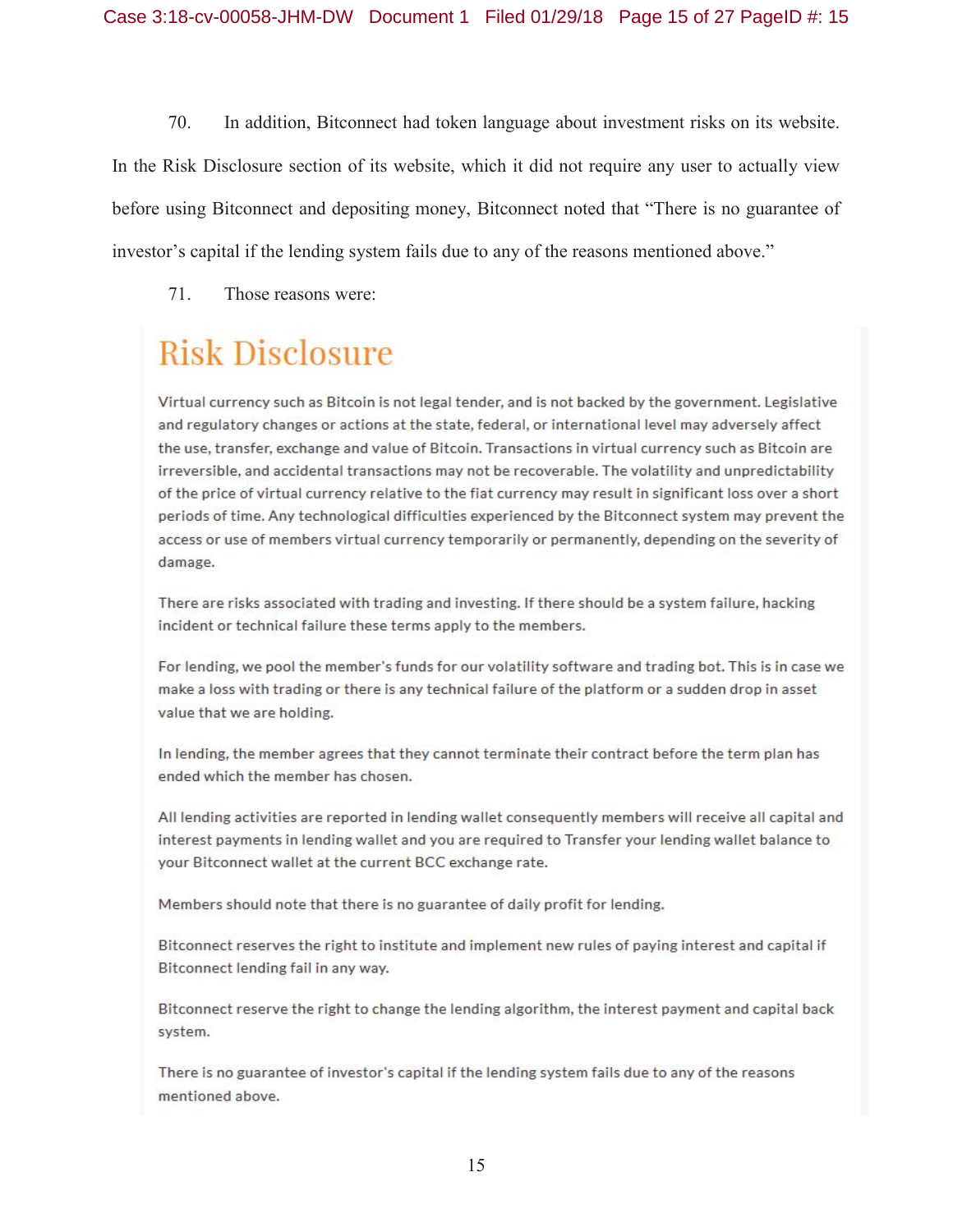72. Not listed is that disclosure was a risk Bitconnect could unilaterally shut down its lending platform, convert all of people's investments into BCC, tank the market for BCC by eliminating any future value of BCC, and close up shop.

73. Not listed in the disclosure was the reason or reasons that Bitconnect actually shut down its lending platform, causing Plaintiff and the Class to lose their investments.

74. Nor did Bitconnect properly disclaim any promises of profits, returns, or the ability to unilaterally alter the contract and not pay back the investment principal, in full, on the date promised.

75. On January 4, 2018, the Texas State Securities Board issued an emergency cease and desist order against Bitconnect. On January 12, the North Carolina Order was issued.

76. On January 13, Bitconnect's website went down. According to Bitconnect's Twitter account, this was due to "server issues", which it then said were caused by an attack by unnamed people through a DDoS process (also known as "denial of service" attack). A few days later, the website was back up, but the lending program had been shut down.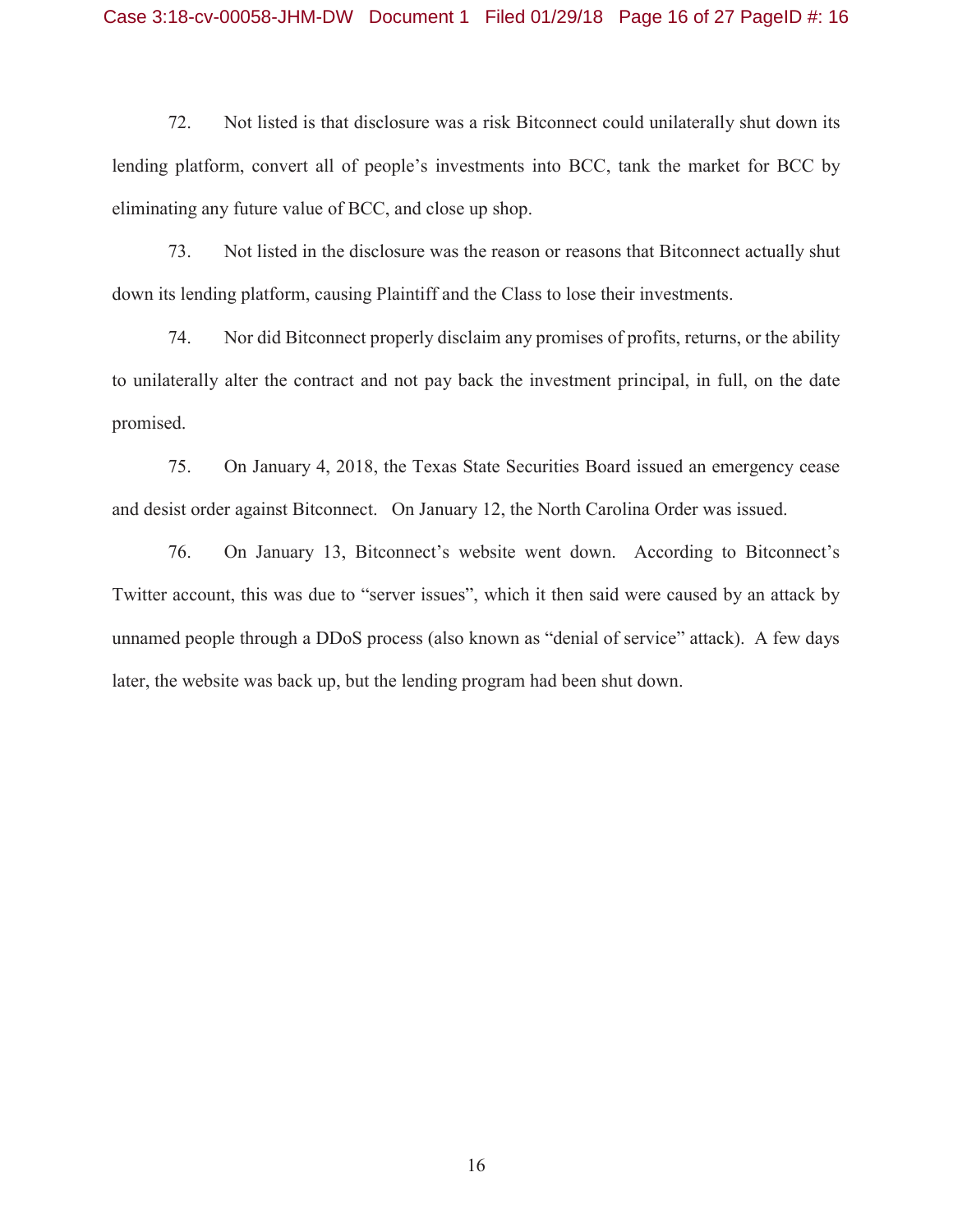| <b>BitConnect</b> @bitconnect · Jan 15<br>Due to technical difficulties the BitConnect X ICO will not be open on Jan 16th<br>2018. You will not be able to log in to the dashboard. The following day we will<br>reopen allowing new registrations and offering twice as much BitConnect X<br>(522,666 Bccx) to be purchased. @bitconnect |
|-------------------------------------------------------------------------------------------------------------------------------------------------------------------------------------------------------------------------------------------------------------------------------------------------------------------------------------------|
| $\heartsuit$ 749<br>$O$ 2.0K<br>11.148<br>м                                                                                                                                                                                                                                                                                               |
| <b>BitConnect</b> @bitconnect · Jan 15<br>The website is under control from the attack and we have enabled the website and<br>dashboard. At the moment you can not perform exchange activities. The exchange<br>will take another 24 hours to work as usual. Withdrawals from wallets will be<br>restored as soon as possible.@bitconnect |
| 11,240<br>$\heartsuit$ 1.0K<br>$\circlearrowright$ 1.4K<br>м                                                                                                                                                                                                                                                                              |
| <b>BitConnect</b> @bitconnect · Jan 15<br>To visit the website front you will require to check a box that says "I'm not a<br>robot." We will enable login in to dashboard as soon as we realize everything<br>under control. @bitconnect<br>11224<br>$\heartsuit$ 1.6K<br>$\circ$ 1.1K<br>м                                               |
|                                                                                                                                                                                                                                                                                                                                           |
| BitConnect @bitconnect · Jan 15<br>It seems attack is under control and we have enabled the website front. At the<br>moment you can not login dashboard. If you are receiving any difficulties accessing<br>the website front, just report it. @bitconnect                                                                                |
| $O$ 471<br>TI 182<br>1.2K<br>м                                                                                                                                                                                                                                                                                                            |
| <b>BitConnect</b> @bitconnect · Jan 14<br>"We are still under DDos attack, thank you for your patience we are still working<br>on it!!!"@bitconnect<br>$\heartsuit$ 1.6K<br>112246<br>$\circ$ 1.0K<br>м                                                                                                                                   |
| BitConnect @bitconnect · Jan 14<br>The website is still under DDos attack and we are monitoring on it. We request not<br>to do a valuable transaction until the incident has been completely resolved. We<br>apologize for any inconvenience this may cause @bitconnect                                                                   |
| $\circ$ 547<br>$\mathbb{U}$ 255<br>$\heartsuit$ 995<br>м                                                                                                                                                                                                                                                                                  |
| BitConnect @bitconnect · Jan 13<br>We've been under continuous DDoS attack which inevitably affects our service.<br>We're mitigating as fast as we can.<br>It may take up to 24 hours. Will update you once it is under control. We apologize<br>for any inconvenience this may cause @bitconnect                                         |
| Ő<br>487<br>11.263<br>1.1K<br>м                                                                                                                                                                                                                                                                                                           |
| <b>BitConnect</b> @bitconnect · Jan 13<br>We are still working to resolve this disruption within our service. Thank you for<br>your patience during this time. Will update you once its done. @bitconnect                                                                                                                                 |
| $\heartsuit$ 770<br>$\vee$ 236<br>11.136<br>м                                                                                                                                                                                                                                                                                             |
| BitConnect @bitconnect · Jan 13<br>@bitconnect <b>.co</b> website is currently down due to server issues. We apologize for<br>the inconvenience<br>17 82<br>$\heartsuit$ 421<br>$\vee$ 94<br>м                                                                                                                                            |
|                                                                                                                                                                                                                                                                                                                                           |

78. Plaintiff and the Class logged on to find their entire account had been converted to BCC at a price of \$363 each and that Bitconnect would no longer honor the promises for paying

77.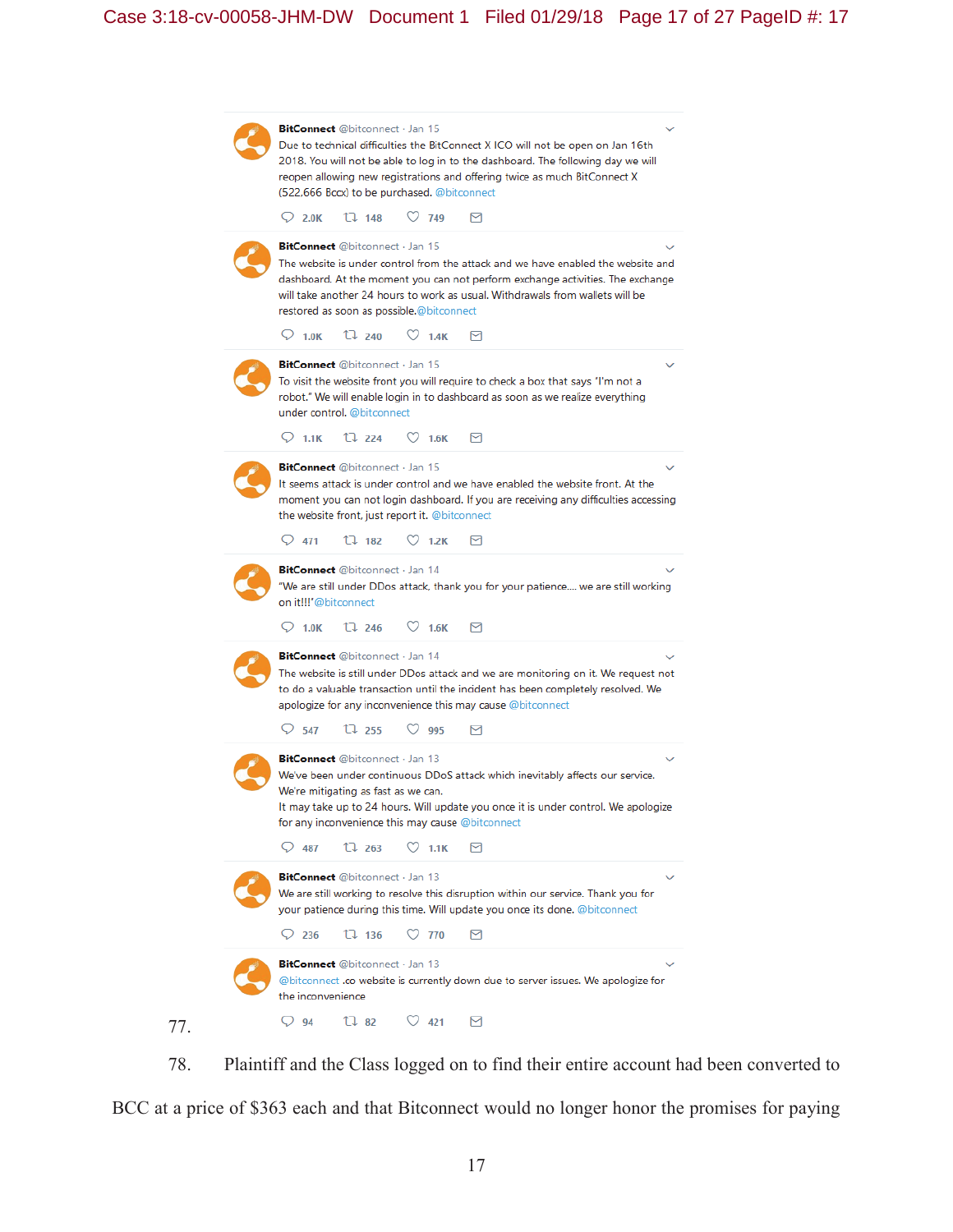#### Case 3:18-cv-00058-JHM-DW Document 1 Filed 01/29/18 Page 18 of 27 PageID #: 18

interest and return of principal in the lending program. The price of BCC plummeted on the exchanges when Bitconnect announced it had closed the trading platform. As of January 25, 2018, the price was down to \$11.03.

79. Plaintiff first viewed a video from Maasen on or around November 4, 2018. The video was substantially the same as the one cited above, contained the same or substantially the same representations, and contained the same overall message and representation as the one above. However, the exact video Plaintiff saw has been taken down off YouTube.com by Maasen.

80. Following Maasen's advice, he deposited \$100 to try out Bitconnect.

81. Plaintiff directly contacted Maasen and asked whether it was too good to be true. Maasen responded by citing the meteoric rise of Bitcon: "Just look at how much bitcoin has grown since it started. Fractions of a penny to now over \$7K..crypto is incredible!"

82. When Plaintiff specifically requested information about whether Maasen had actually received his initial capital investment back, Maasen responded that he was expecting his first return next week, but that many people on YouTube had posted video showing they had received theirs back already.

83. After receiving returns on his initial, small investment (another hallmark of Ponzi schemes), Plaintiff deposited \$5,010 on December 29, 2017.

84. As of today, that investment is worth a few hundred dollars.

85. On January 25, 2018, Maasen posted a new video promoting Davor, another lending site that is exactly like Bitconnect. That video is available here: https://www.youtube.com/watch?v=az7vh1dGIpM.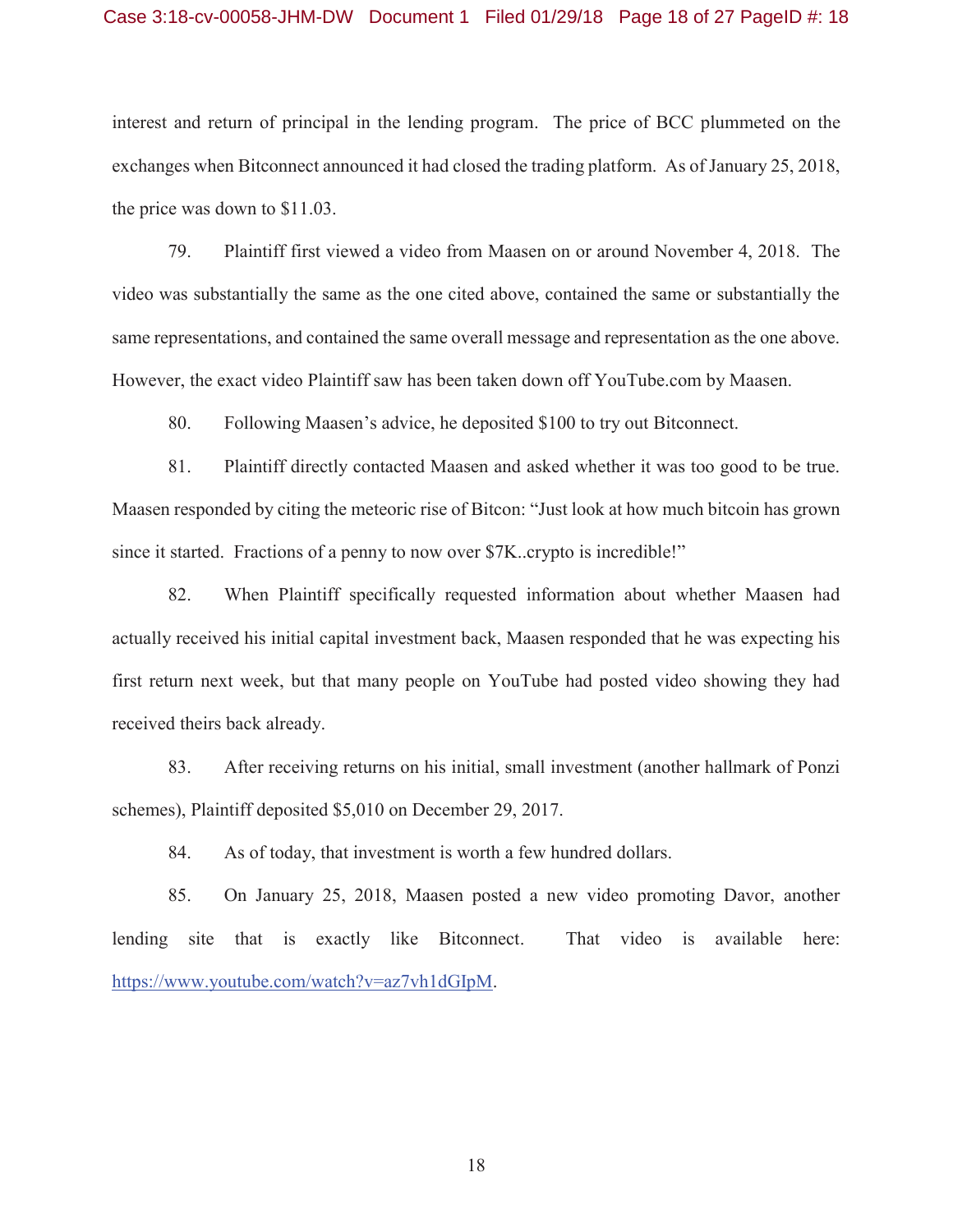## **CLASS ALLEGATIONS**

86. Plaintiff brings this action on behalf of himself and as a class action, pursuant to

the provisions of Rules 23(a), (b)(2), and (b)(3) of the Federal Rules of Civil Procedure on behalf

of the following class ("The Kentucky Class"):

### **The National Class**

**All United States residents who invested money in the Bitconnect lending program between January 17, 2017 and January 17, 2018, through the transfer of Bitcoin or any other currency to Bitconnect.** 

**All United States residents who invested money with Bitconnect under Maasen's affiliate code, referral program, or otherwise in a way that resulted in Maasen receiving any bonus, money, thing of value or other benefit from the class member investing with Bitconnect.** 

### **The Kentucky Class**

**All Kentucky residents who invested money in the Bitconnect lending program between January 25, 2017 and January 17, 2018, through the transfer of Bitcoin or any other currency to Bitconnect.** 

**All Kentucky residents who invested money with Bitconnect under Maasen's affiliate code, referral program, or otherwise in a way that resulted in Maasen receiving any bonus, money, thing of value or other benefit from the class member investing with Bitconnect.** 

87. Excluded from the Class are Defendants and their subsidiaries; all persons who make a timely election to be excluded from the Class; governmental entities; and the judge to whom this case is assigned and his/her immediate family. Plaintiff reserves the right to revise the Class definition based upon information learned through discovery.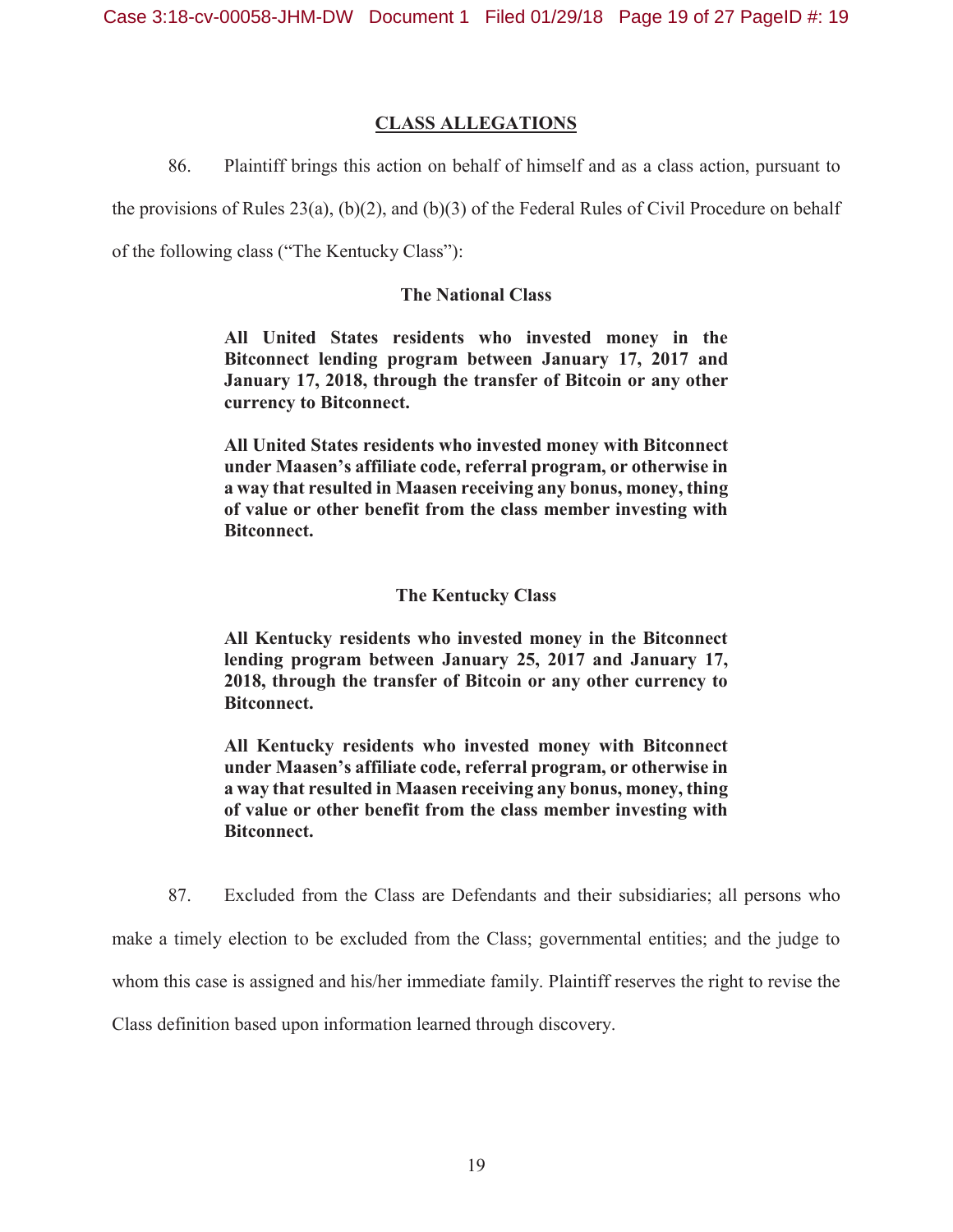#### Case 3:18-cv-00058-JHM-DW Document 1 Filed 01/29/18 Page 20 of 27 PageID #: 20

88. Certification of Plaintiff's claims for class-wide treatment is appropriate because Plaintiff can prove the elements of his claims on a class-wide basis using the same evidence as would be used to prove those elements in individual actions alleging the same claim.

89. This action has been brought and may be properly maintained on behalf of the Class proposed herein under Federal Rule of Civil Procedure 23.

90. Numerosity. Federal Rule of Civil Procedure  $23(a)(1)$ : The members of the Classes are so numerous and geographically dispersed that individual joinder of all Class members is impracticable. While Plaintiff is informed and believes that there are not less than hundreds of thousands of members of the Class, the precise number of Class members in Kentucky is unknown to Plaintiff, but may be ascertained from Defendants' books and records. Class members may be notified of the pendency of this action by recognized, Court-approved notice dissemination methods, which may include U.S. mail, electronic mail, Internet postings, and/or published notice.

91. Commonality and Predominance: Federal Rule of Civil Procedure 23(a)(2) and 23(b)(3): This action involves common questions of law and fact, which predominate over any questions affecting individual Class members, including, without limitation:

- a. Whether Defendants engaged in the conduct alleged herein;
- b. Whether Defendants violated federal and state securities law;
- c. Whether Defendants' representations about Bitconnect were false, misleading, fraudulent other otherwise untrue;
- d. Whether BCC and/or the Bitconnect lending program was an investment;
- e. Whether Bitconnect and Plaintiff and the Class entered into an investment contract with promises by Bitconnect;
- f. Whether Maasen misrepresented the risks of Bitconnect;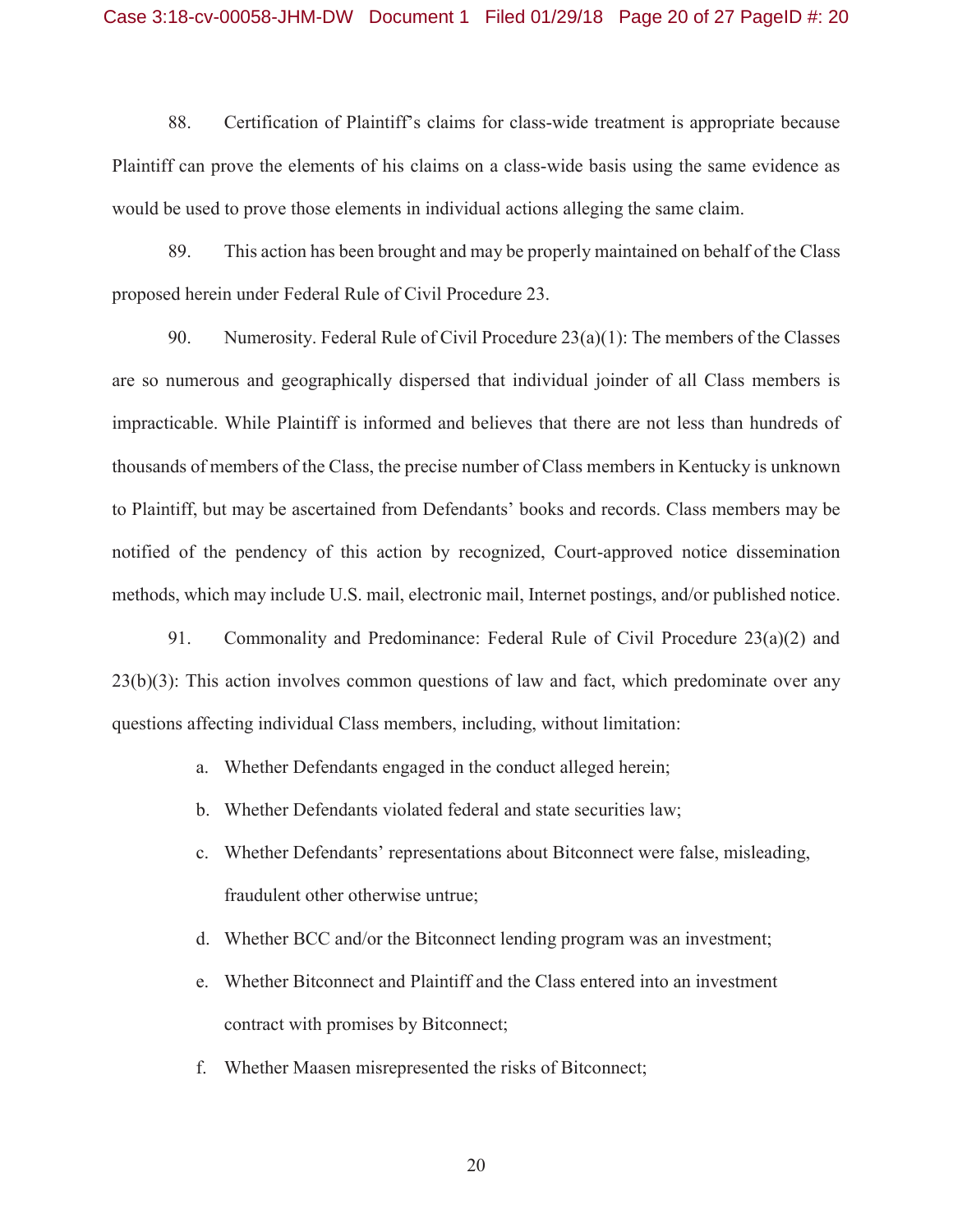- g. Whether the Defendants misrepresented the risks of Bitconnect;
- h. Whether Bitconnect knowingly and intentionally operated a Ponzi scheme and/or pyramid scheme;
- i. Whether Plaintiff and the other Class members are entitled to damages and other monetary relief and, if so, in what amount.

92. Typicality: Federal Rule of Civil Procedure 23(a)(3): Plaintiff's claims are typical of the other Class members' claims because, among other things, all Class members were comparably injured through Defendants' wrongful conduct as described above.

93. Adequacy: Federal Rule of Civil Procedure 23(a)(4): Plaintiff is an adequate Class representative because his interests do not conflict with the interests of the other members of the Classes he seeks to represent; Plaintiff has retained counsel competent and experienced in complex class action litigation; and Plaintiff intends to prosecute this action vigorously. The Classes' interests will be fairly and adequately protected by Plaintiff and his counsel.

94. Declaratory and Injunctive Relief: Federal Rule of Civil Procedure 23(b)(2): Defendants have acted or refused to act on grounds generally applicable to Plaintiff and the other members of the Classes, thereby making appropriate final injunctive relief and declaratory relief, as described below, with respect to the Class as a whole.

95. Superiority: Federal Rule of Civil Procedure 23(b)(3): A class action is superior to any other available means for the fair and efficient adjudication of this controversy, and no unusual difficulties are likely to be encountered in the management of this class action. The damages or other financial detriment suffered by Plaintiff and the other Class members are relatively small compared to the burden and expense that would be required to individually litigate their claims against Defendants, so it would be impracticable for members of the proposed Kentucky Class to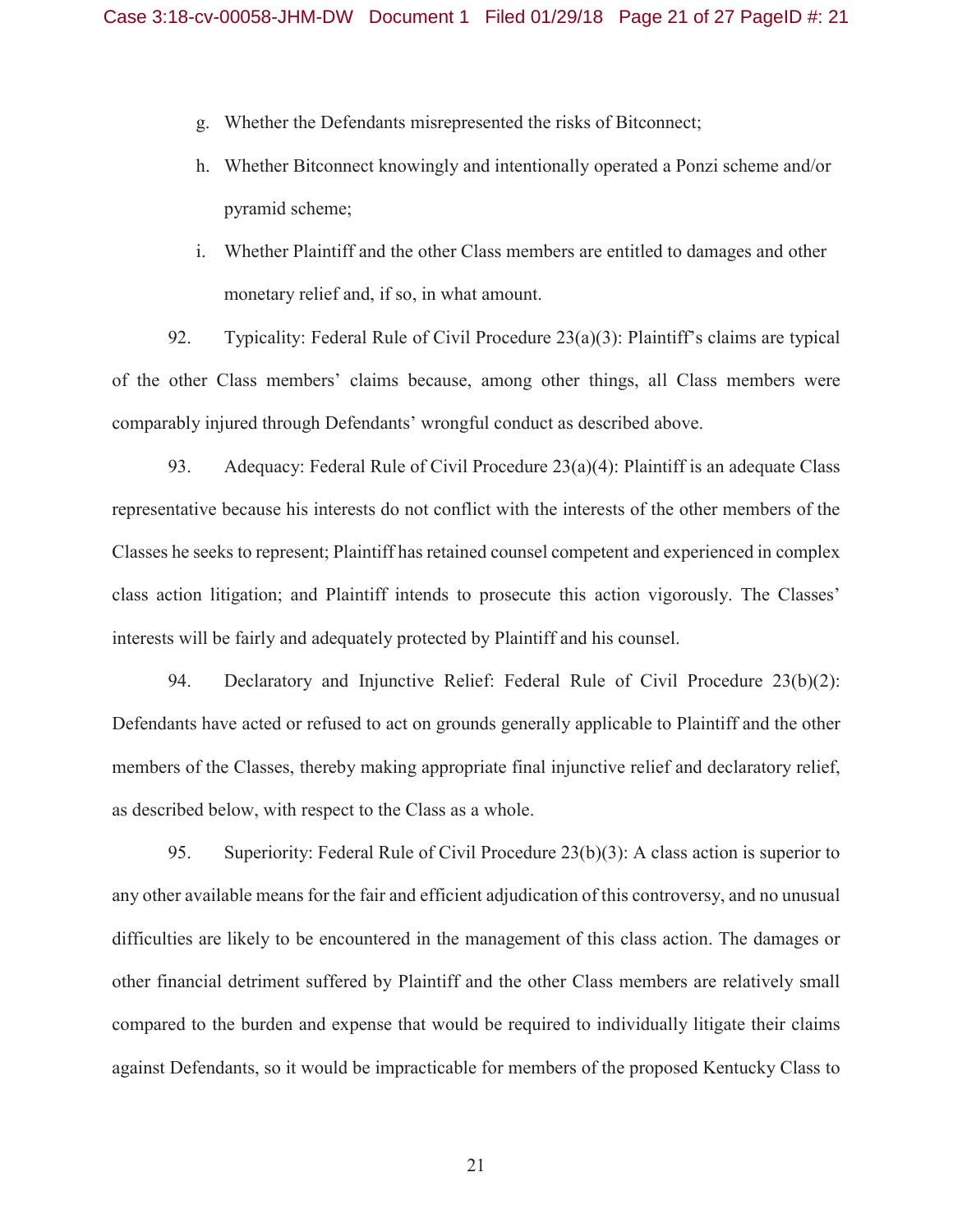individually seek redress for Defendants' wrongful conduct. Even if Class members could afford individual litigation, the court system could not. Individualized litigation creates a potential for inconsistent or contradictory judgments, and increases the delay and expense to all parties and the court system. By contrast, the class action device presents far fewer management difficulties, and provides the benefits of single adjudication, economy of scale, and comprehensive supervision by a single court.

#### **COUNT I VIOLATION OF KENTUCKY SECURITIES LAWS**

96. Plaintiff realleges and incorporates by reference all paragraphs as though fully set forth herein.

97. Defendants violated Kentucky securities laws, specifically KRS 292.310, *et seq.*, through their actions detailed above.

98. As a result of the violation of this statute, Plaintiff and the Class lost money in investments that they otherwise would not have made had they known the truth.

99. Kentucky law provides a private right of action for violation of this statute, as Plaintiff and the Class were those specifically intended to be protected by this statute, and Defendants' conduct falls within the exact public policy this statute intends to protect.

# **COUNT II VIOLATION OF SECTION 5(A) AND 5(C) OF THE FEDERAL SECURITIES ACT**

100. Plaintiff realleges and incorporates by reference all preceding allegations as though fully set forth herein.

101. Defendant violated federal securities laws through their use of websites and transactions in interstate commerce as described in detail above.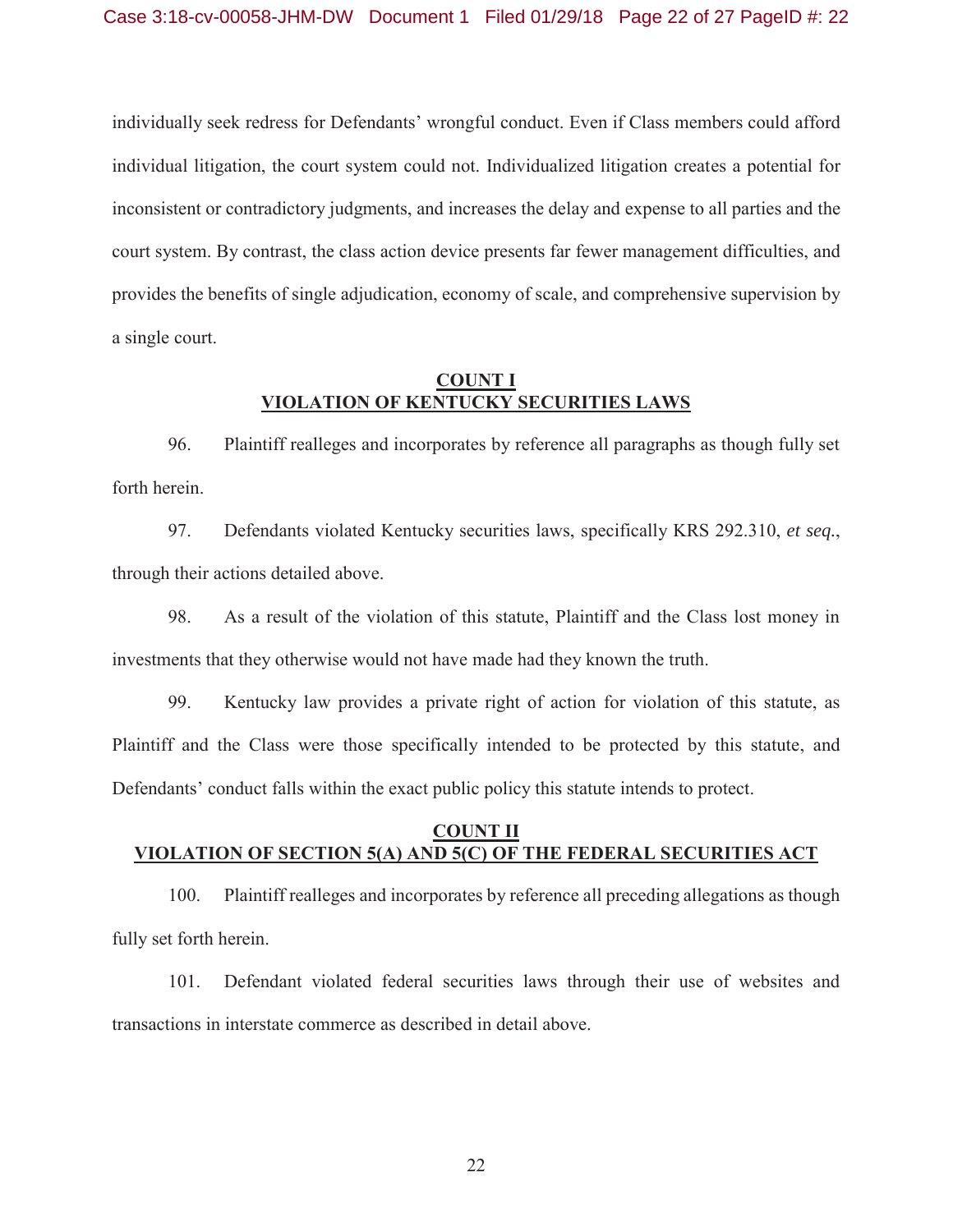102. Defendants are each a "seller" under 15 U.S.C. 77e because it and/or its agents, such as Maasen, solicited investments from Plaintiff and the Class.

103. The Bitcoin, money or other things of value paid by Plaintiff and the Class were pooled by Bitconnect so that it could profit for itself at the expense of investors such as Plaintiff and the Class. As a result, Plaintiff and the Class, shared in the risks and benefits of the investments.

104. Plaintiff and the Class were reliant on and depended on the expertise of Defendants for their investment returns.

105. Plaintiff and the Class reasonably expected to receive profits from their investments with and through Defendants.

106. Bitconnect's investment platform and BCC are investment contracts, subject to federal securities laws, and therefore, Defendants were required to register BCC as such.

107. However, Defendants failed to register BCC or the Bitconnect lending platform with the Securities and Exchange Commission ("SEC") or any federal agency.

108. Defendants' conduct violates 5(a) and 5(c) of the Securities Act, 15 USC 77e(a) and 77e(c).

109. Because of Defendants' unregistered sales of securities, Plaintiff and the Class suffered damages as described above.

# **COUNT III BREACH OF CONTRACT**

110. Plaintiff realleges and incorporates by reference all preceding allegations as though fully set forth herein.

111. The terms of the transaction between Plaintiff and Bitconnect and the Class and Bitconnect are a contract under which Bitconnect would pay a daily interest rate, plus bonus percentage, plus return principal on a specific date.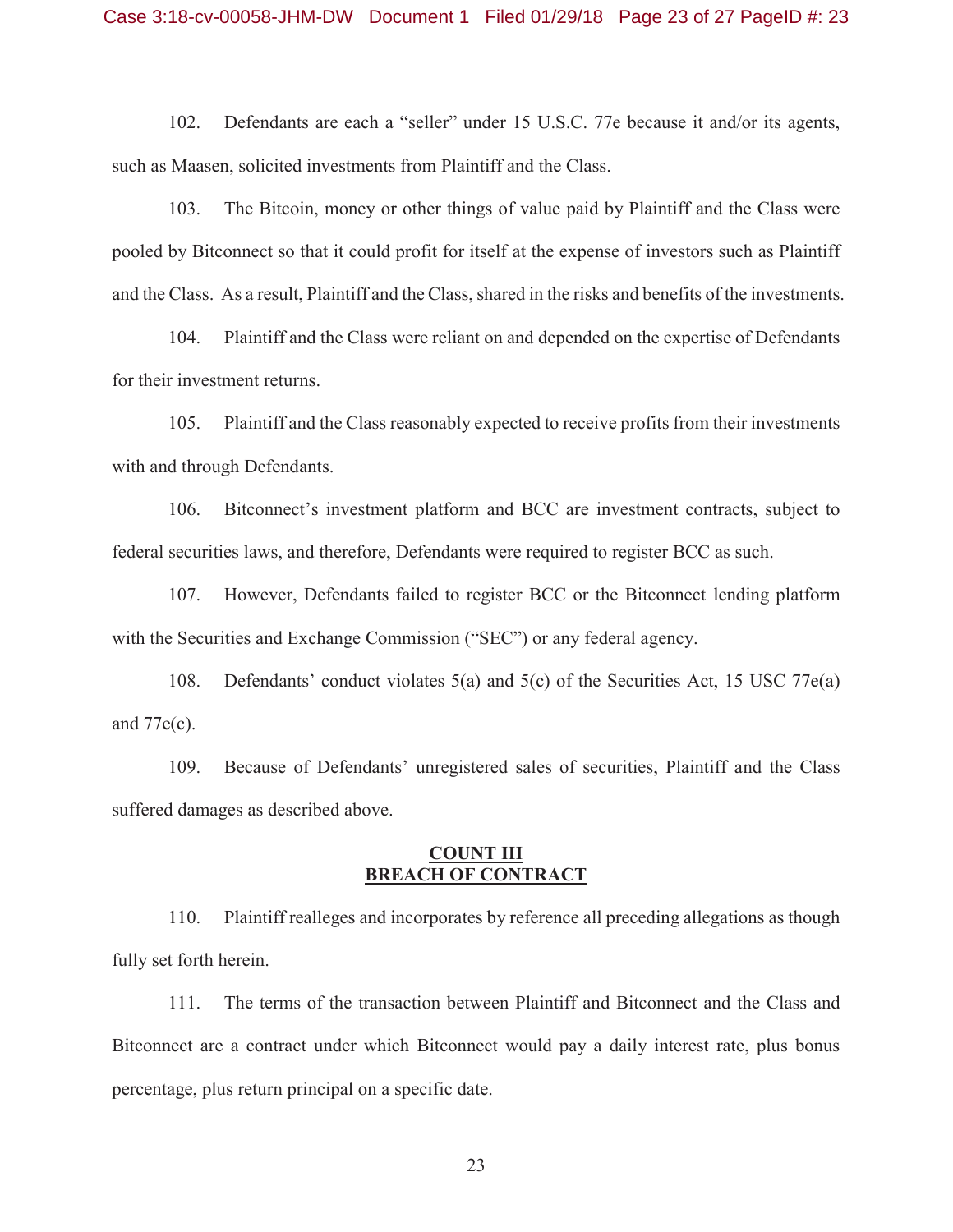112. The terms of the contract were clear, unambiguous, not subject to any other interpretation other than where Plaintiff would receive the benefit of the bargain.

113. Bitconnect has breached the contract by failing to pay daily interest, failing to pay bonus interest, and failing to return Plaintiff's principal.

114. Instead, Bitconnect unilaterally converted Plaintiff's investment into a worthless BCC token that has little to no value, and shut down the lending platform.

115. Plaintiff and the Class are entitled to damages from the breach of contract as alleged above, including, but not limited to, return of principal, interest, attorneys' fees and other foreseeable damages from the total loss of this investment.

# **COUNT IV FRAUD BY CONCEALMENT**

116. Plaintiff realleges and incorporates by reference all paragraphs as though fully set forth herein.

117. Defendants intentionally concealed and suppressed material facts concerning the true nature of the investment as described in detail above.

118. Plaintiff and the Class reasonably relied upon Defendants' false representations.

119. Defendants' false representations were material to Plaintiff because it went to the heart of the bargain, an easy return on investment in the volatile and complicated cryptocurrency market.

120. Defendants had a duty to disclose the scheme it was engaged in because they had exclusive knowledge as to implementation and maintenance of their scheme, and because they knew facts not known to or reasonably discoverable by Plaintiff or the Class.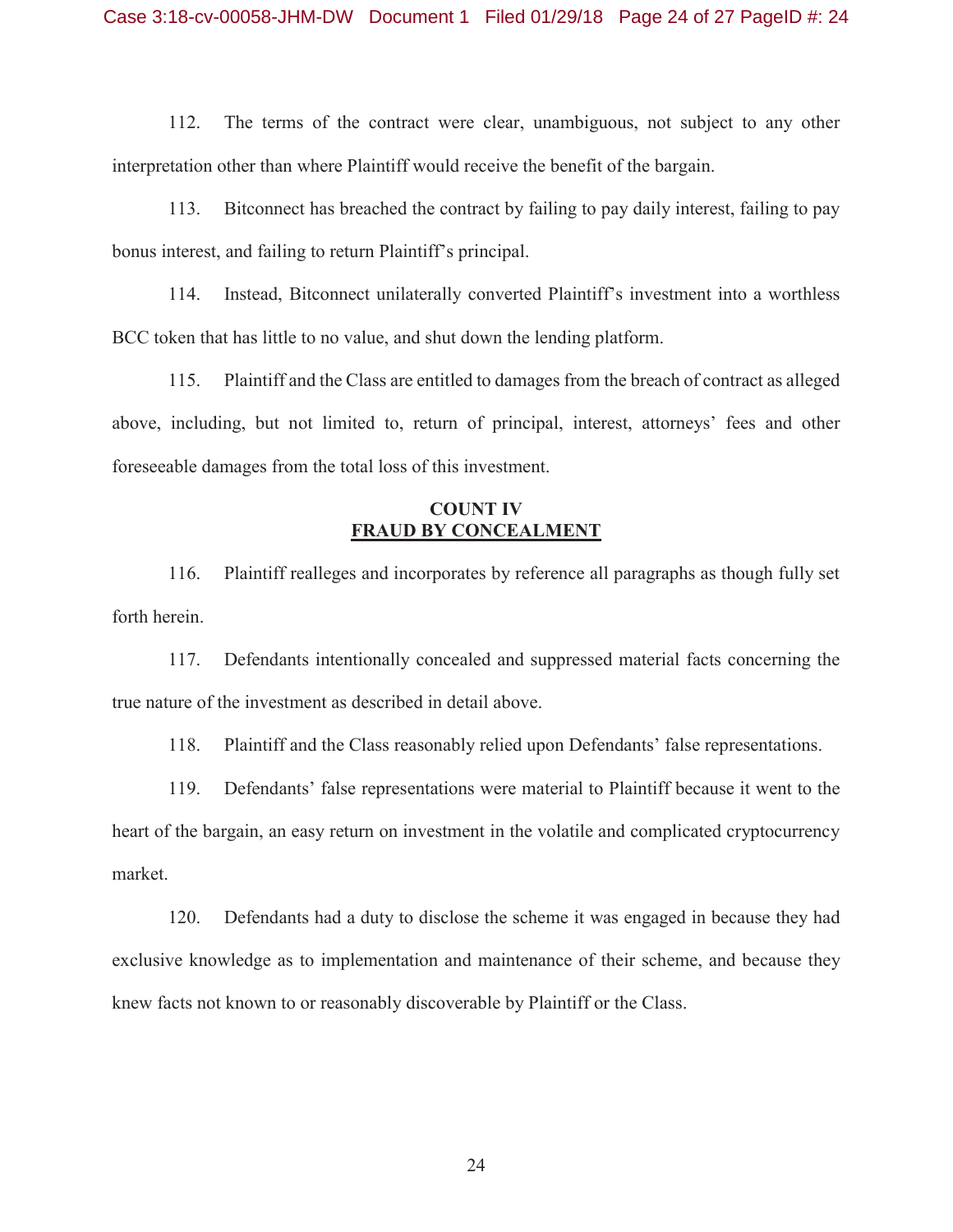121. Defendants actively concealed and/or suppressed these material facts as described above, in whole or in part, to pad and protect its profits and to avoid scrutiny over its claimed investment returns.

122. On information and belief, Defendants have still not made full and adequate disclosures, and continue to attempt to defraud Plaintiff and the Class by concealing material information regarding the true value of BCC, by promoting another lending scheme, by promoting another coin exchange, and otherwise continuing to engage in the behavior complained of above in new schemes and frauds.

123. Because of the concealment and/or suppression of the facts, Plaintiff and the Class have sustained damages as outlined above. Accordingly, Defendants are liable to Plaintiff and the Class for damages in an amount to be proven at trial.

124. Defendants' actions were done wantonly, maliciously, oppressively, deliberately, with intent to defraud, and in reckless disregard of the rights of Plaintiff and the Class, and the conduct as alleged warrants an assessment of punitive damages in an amount sufficient to deter such conduct in the future, which is to be determined according to proof.

# **COUNT V VIOLATION OF KENTUCKY CONSUMER PROTECTION ACT**

125. Plaintiff realleges and incorporates by reference all paragraphs as though fully set forth herein.

126. Defendants are liable to the Plaintiff and the Class pursuant to the Kentucky Consumer Protection Act, KRS 367.120, *et. seq.*

127. Defendants and their agents were in the business of marketing and selling a product or service to Plaintiff and the Class, and profited therefrom.

128. Defendants and/or their agents designed, formulated, manufactured, assembled,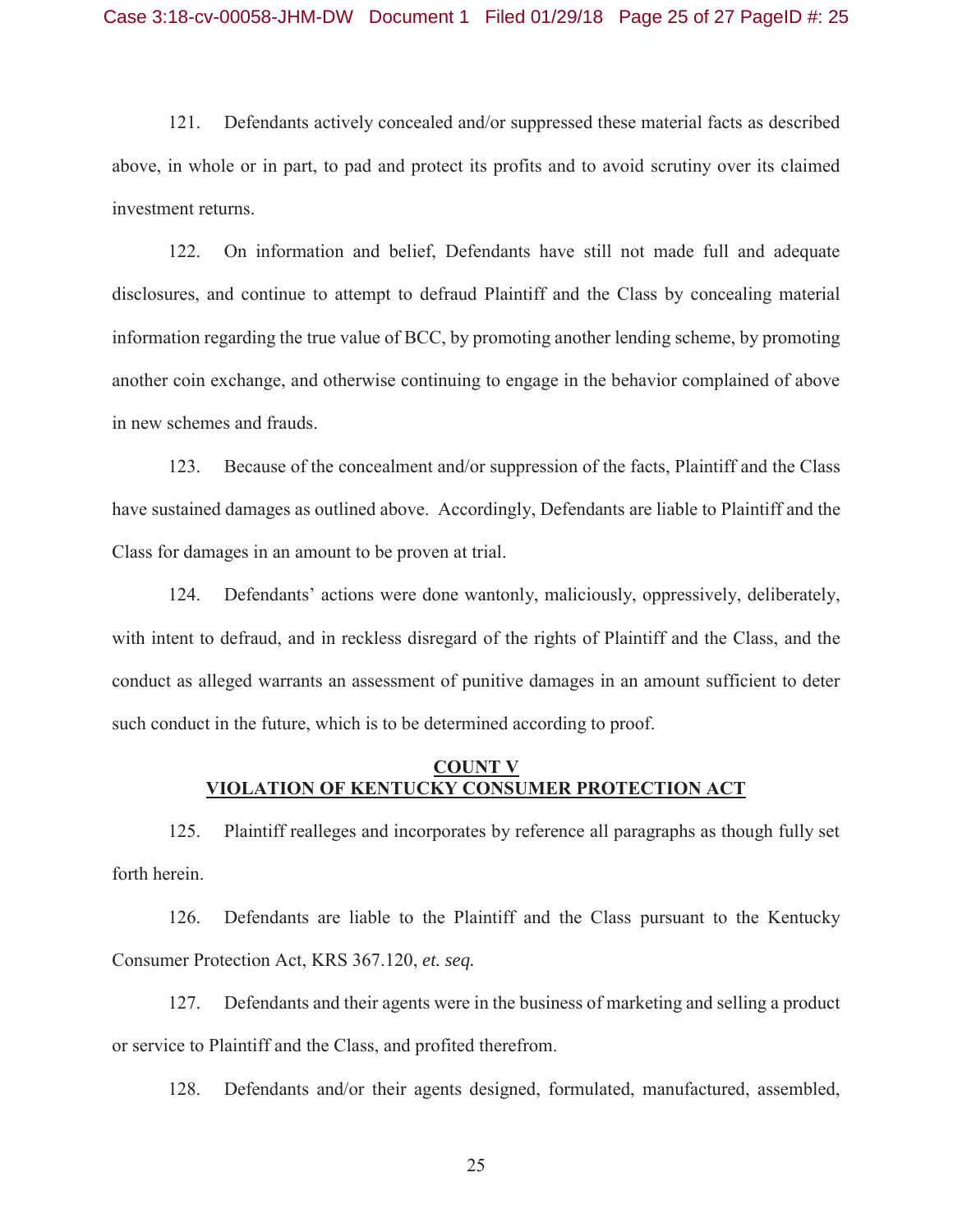prepared for sale, distributed, and/or sold the Bitconnect lending platform, BCCs and all other parts of the scheme described above.

129. Privity existed between Plaintiff and the Class and Defendants.

130. Plaintiff and the Class, while using and purchasing BCC and transferring money to Bitconnect as described above, in the usual and customary manner, suffered substantial losses and harms as described herein.

131. Pursuant to KRS 367.220(2), Plaintiff and the Class request that the Clerk of this Court mail a copy of this Complaint to the Kentucky Attorney General.

132. As a direct and proximate result of Defendants' conduct, Plaintiff and the Class are entitled to recover actual damages including but not limited to loss of value of their investments, attorneys' fees and costs, and other equitable relief pursuant to KRS 367.120, *et. seq.* 

#### **REQUEST FOR RELIEF**

WHEREFORE, Plaintiff, individually and on the Class, respectfully requests that the Court enter judgment in their favor and against Defendants, as follows:

A. Certification of the proposed Class(es), including appointment of Plaintiff's counsel as Class Counsel;

B. An order temporarily and permanently enjoining Defendants from continuing the unlawful, deceptive, fraudulent, and unfair business practices alleged in this Complaint;

C. An order temporarily and permanently enjoining Defendants from selling, liquidating, transferring, spending or otherwise dissipating assets earned from Plaintiff and the Class;

D. Injunctive relief in the form of a rescission, refund or replacement program to make Plaintiff and the Class whole;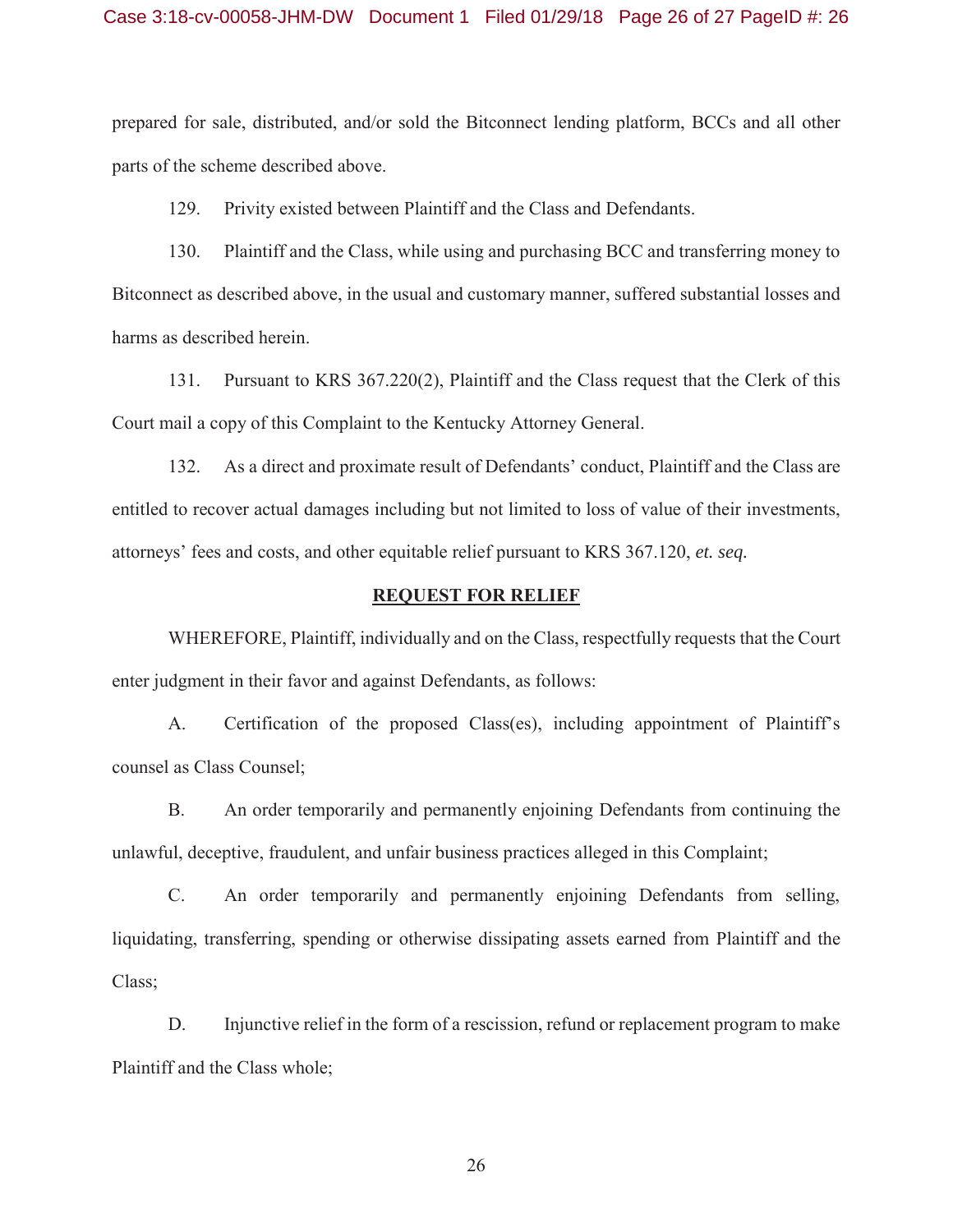E. Costs, restitution, damages, including punitive damages, and disgorgement in an amount to be determined at a jury trial;

F. An order requiring Defendants to pay both pre- and post-judgment interest on any

amounts awarded;

- G. An award of costs and attorneys' fees; and
- H. Such other or further relief as may be appropriate.

Respectfully submitted,

# **JONES WARD PLC**

 */s/ Jasper D. Ward IV*  Jasper D. Ward IV Alex C. Davis The Pointe 1205 E. Washington Street, Suite 111 Louisville, Kentucky 40206 T: (502) 882-6000 jasper@jonesward.com alex@jonesward.com  *Counsel for Plaintiff and the Class* 

Abigale Rhodes Green ABIGALE RHODES GREEN INJURY LAW, PLLC 1800 Kentucky Home Life Building 239 S. Fifth Street Louisville, KY 40202 (502) 736-8159 agreen@arglawfirm.com *Counsel for Plaintiff and the Class*